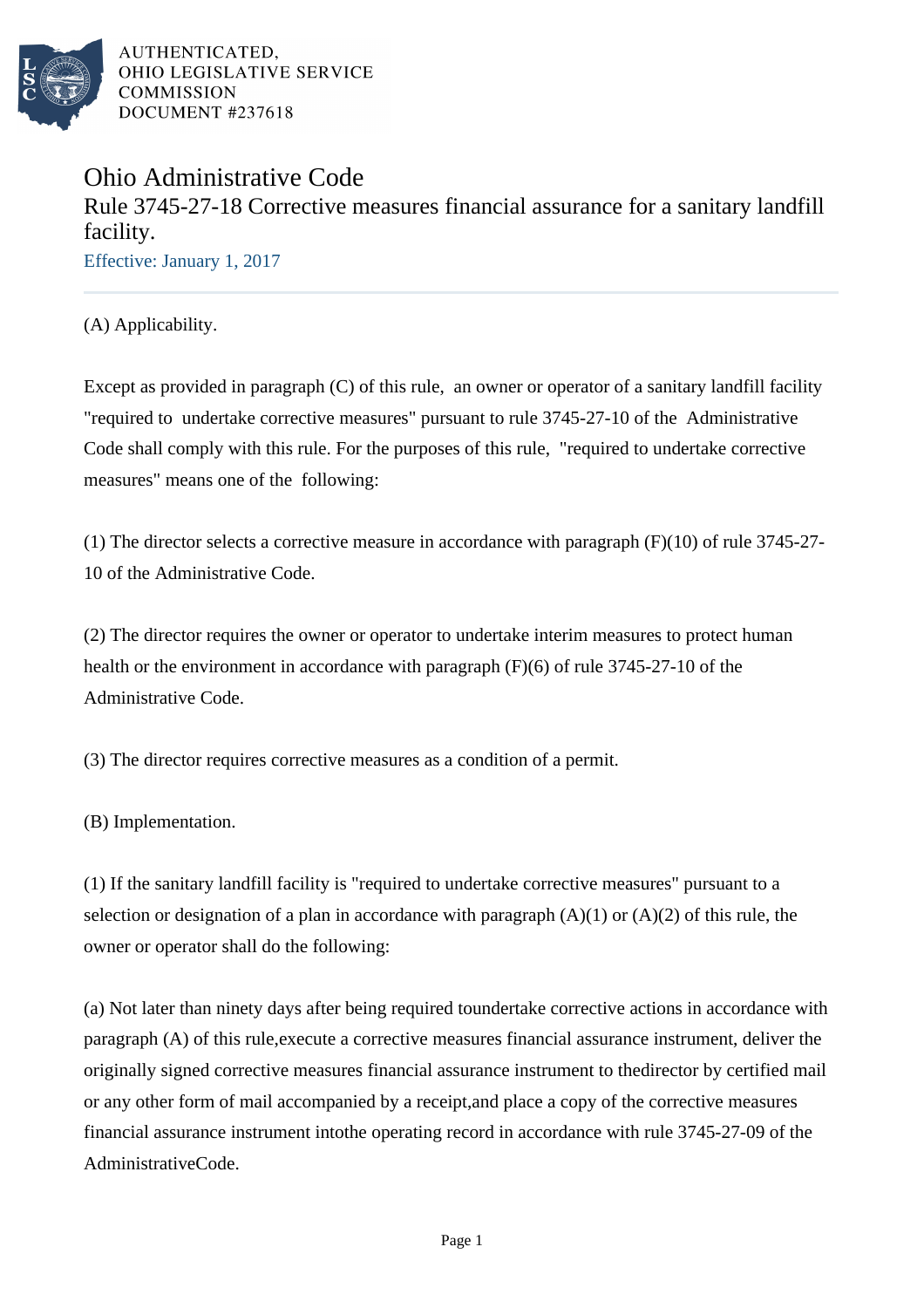

(b) Not later than one hundred twenty days after being required to undertake corrective actions in accordance with paragraph  $(A)$  of this rule, fund the corrective measures financial assurance instrument.

(2) If the owner or operator of a sanitary landfill facility is "required to undertake corrective measures" pursuant to rule 3745-27-10 of the Administrative Code as a condition of permit issuance, the owner or operator shall do the following:

 $(a)$  Upon permit issuance, comply with this rule.

(b) Not later than the date of permit issuance, execute the corrective measures financial assurance instrument, and prior to receipt of solid wastes in the units authorized by the permit, fund the corrective measures financial assurance instrument.

(C) This rule does not apply to the following:

(1) Residual solid waste landfill facilities subject to the requirements of Chapter 3745-30 of the Administrative Code.

(2) Industrial solid waste landfill facilities subject to the requirements of Chapter 3745-29 of the Administrative Code.

(3) Sanitary landfill facilities that ceased acceptance of solid waste prior to June 1, 1994 as evidenced by the notification required to be submitted by paragraph  $(E)$  of rule 3745-27-11 of the Administrative Code.

(D) Corrective measures financial assurance instrument.

The corrective measures financial assurance instrument shall contain an itemized written estimate, in current dollars, of the total cost of corrective measures activities as described in the corrective measures plan for the entire corrective measures period for all units of the sanitary landfill facility subject to the corrective measures pursuant to rule 3745-27-10 of the Administrative Code. The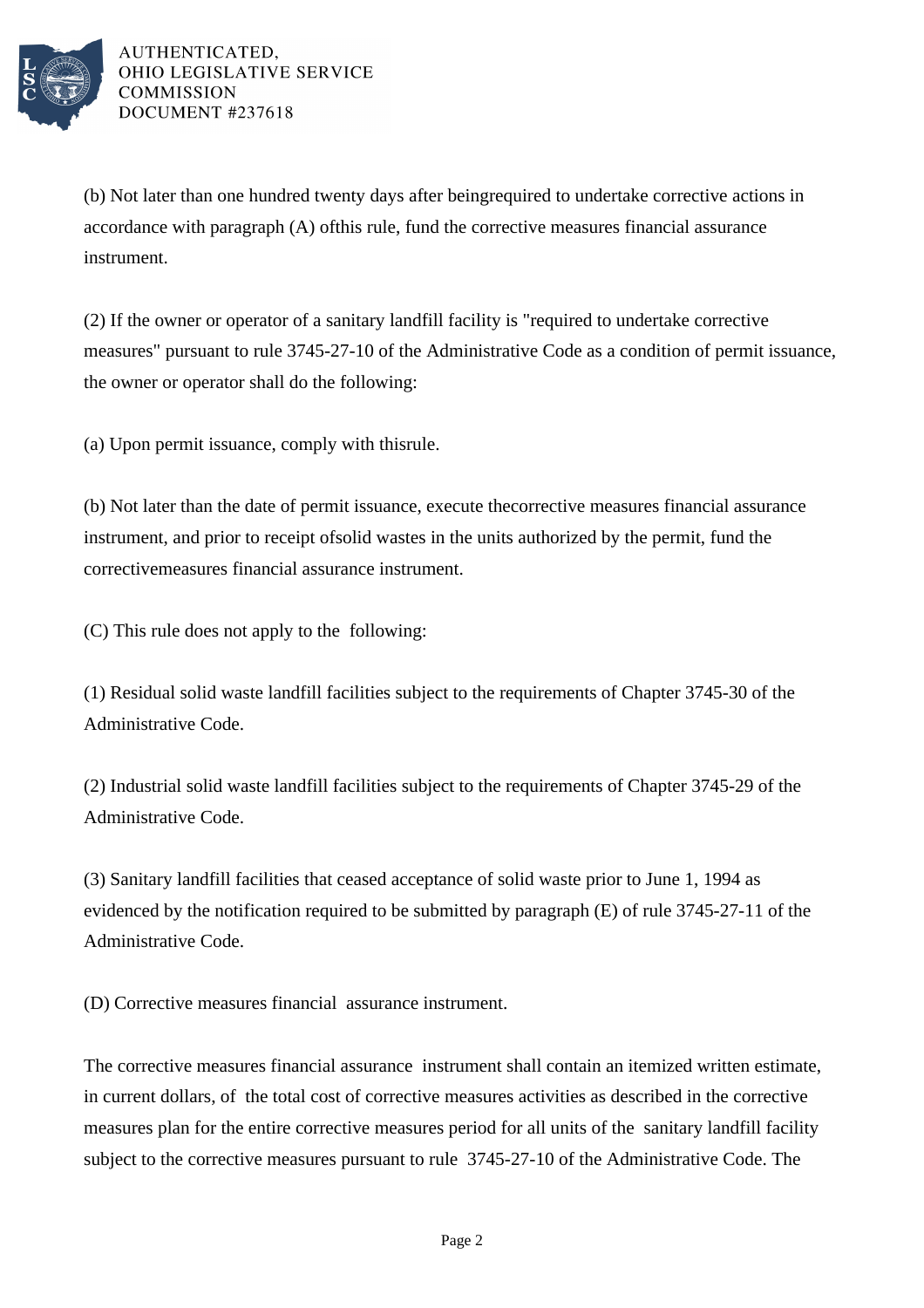

owner or operator shall prepare a separate estimate for each noncontiguous unit of a sanitary landfill facility undergoing corrective measures pursuant to rule 3745-27-10 of the Administrative Code. The estimate shall be based on a third party conducting the corrective measures activities.

(E) Review of corrective measures financial assurance instrument. The owner or operator of a sanitary landfill facility shall submit to the director by certified mail or any other form of mail accompanied by a receipt, the most recently adjusted corrective measures cost estimate prepared in accordance with this paragraph. The owner or operator of a sanitary landfill facility shall do the following:

(1) Annually review and analyze the corrective measures cost estimate and shall make any appropriate revisions to these estimates and to the financial assurance instrument whenever a change in the corrective measures activities increases the cost of corrective measures. Any revised corrective measures cost estimate must be adjusted for inflation as specified in paragraph  $(E)(2)$  of this rule.

(2) Annually adjust the corrective measures cost estimate for inflation. The adjustment shall be made as specified in this paragraph, using the preceding February inflation factor derived from the annual implicit price deflator for gross domestic product as published by the U.S. department of commerce. The inflation factor is the result of dividing the latest published annual deflator by the deflator for the previous year.

(a) The first adjustment is made by multiplying the corrective measures cost estimate by the inflation factor. The result is the adjusted corrective measures cost estimate.

(b) Subsequent adjustments are made by multiplying the most recently adjusted corrective measures cost estimate by the most recent inflation factor.

(F) The owner or operator, who is required to undertake corrective measures shall select a corrective measures financial assurance mechanism from the list of mechanisms specified in paragraphs (G) to (M) of this rule, provided the owner or operator satisfies the criteria for use of that mechanism.

(G) Corrective measures trust fund.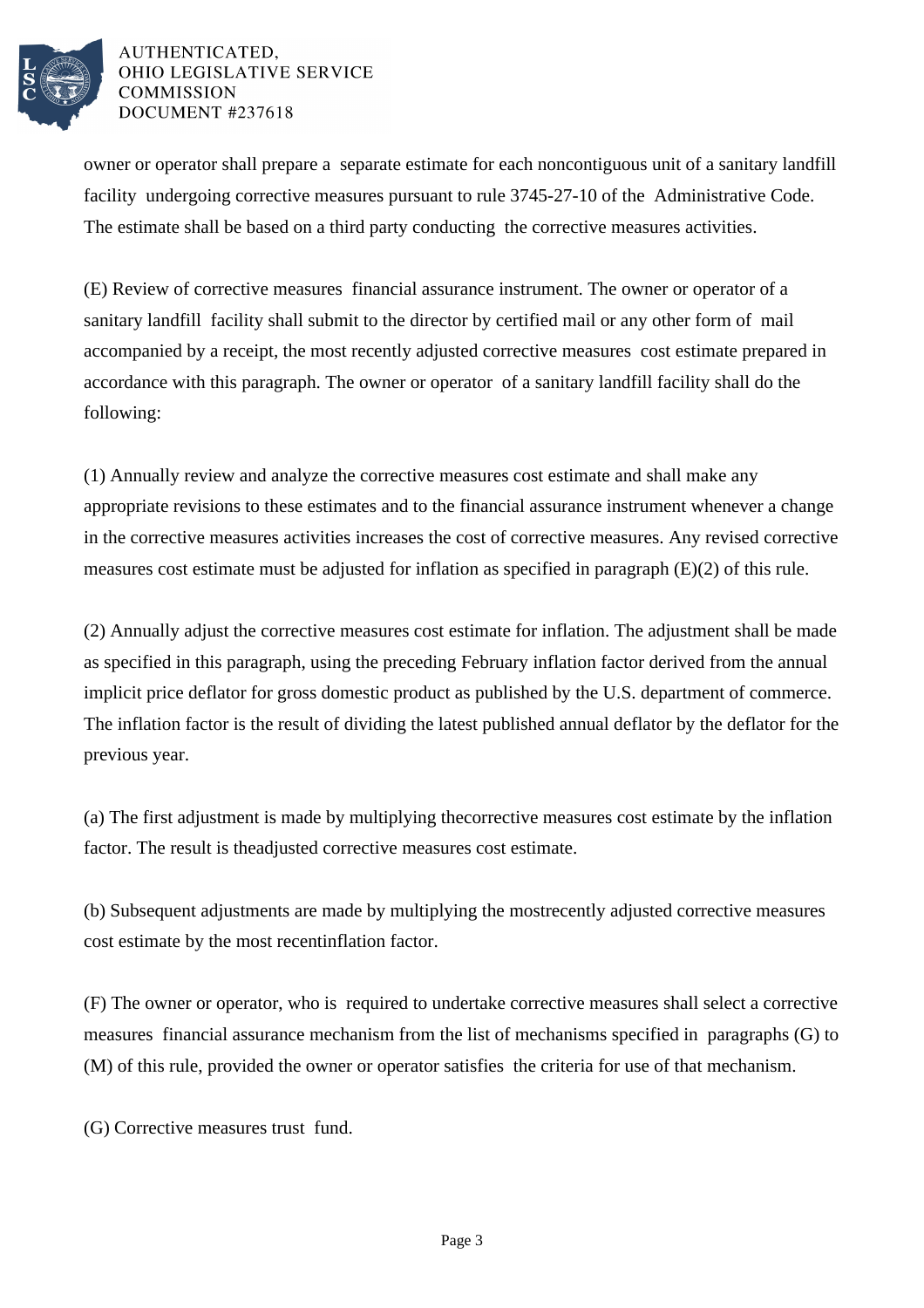

(1) The owner or operator may satisfy this rule by establishing a corrective measures trust fund which conforms to this paragraph, and by sending an originally signed duplicate of the trust agreement to the director by certified mail or any other form of mail accompanied by a receipt within the time period outlined in paragraph  $(B)$  of this rule, and submitting a copy of the trust agreement into the operating record of the facility in accordance with rule 3745-27-09 of the Administrative Code. The trustee shall be an entity that has the authority to act as a trustee and which trust operations are regulated and examined by a federal or state agency.

(2) The wording of the trust agreement shall be identical to the wording specified in paragraph  $(A)(1)$  of rule 3745-27-17 of the Administrative Code on forms prescribed by the director and the trust agreement shall be accompanied by a formal certification of acknowledgment. Schedule A of the trust agreement shall be updated not later than sixty days after a change in the amount of the current corrective measures cost estimate provided for in the agreement.

(3) A corrective measures trust fund shall be established to secure an amount at least equal to the current corrective measures cost estimate, except as provided in paragraph (N) of this rule. Payments to the trust fund shall be made quarterly, except as permitted by paragraph  $(G)(4)$  of this rule, by the owner or operator over the term of the projected corrective measures period as outlined in the applicable authorizing document, including permit to install or plan approval, this period is hereafter referred to as the pay-in period. The first payment into the corrective measures trust fund shall be made in accordance with paragraph (B) of this rule. Subsequent payments to the corrective measures trust fund shall be made as follows:

(a) A receipt from the trustee for each payment shall be submitted by the owner or operator to the director. The first payment shall be at least equal to the current corrective measures cost estimate divided by the number of quarters in the pay-in period, except as provided in paragraph  $(N)$  of this rule. Subsequent payments shall be made not later than thirty days after each quarter following the first payment. The amount of each subsequent payment shall be determined by performing the following calculation:

Next payment =  $(CE - CV) / Q$ 

Where CE is the current corrective measures cost estimate, CV is the current value of the trust fund,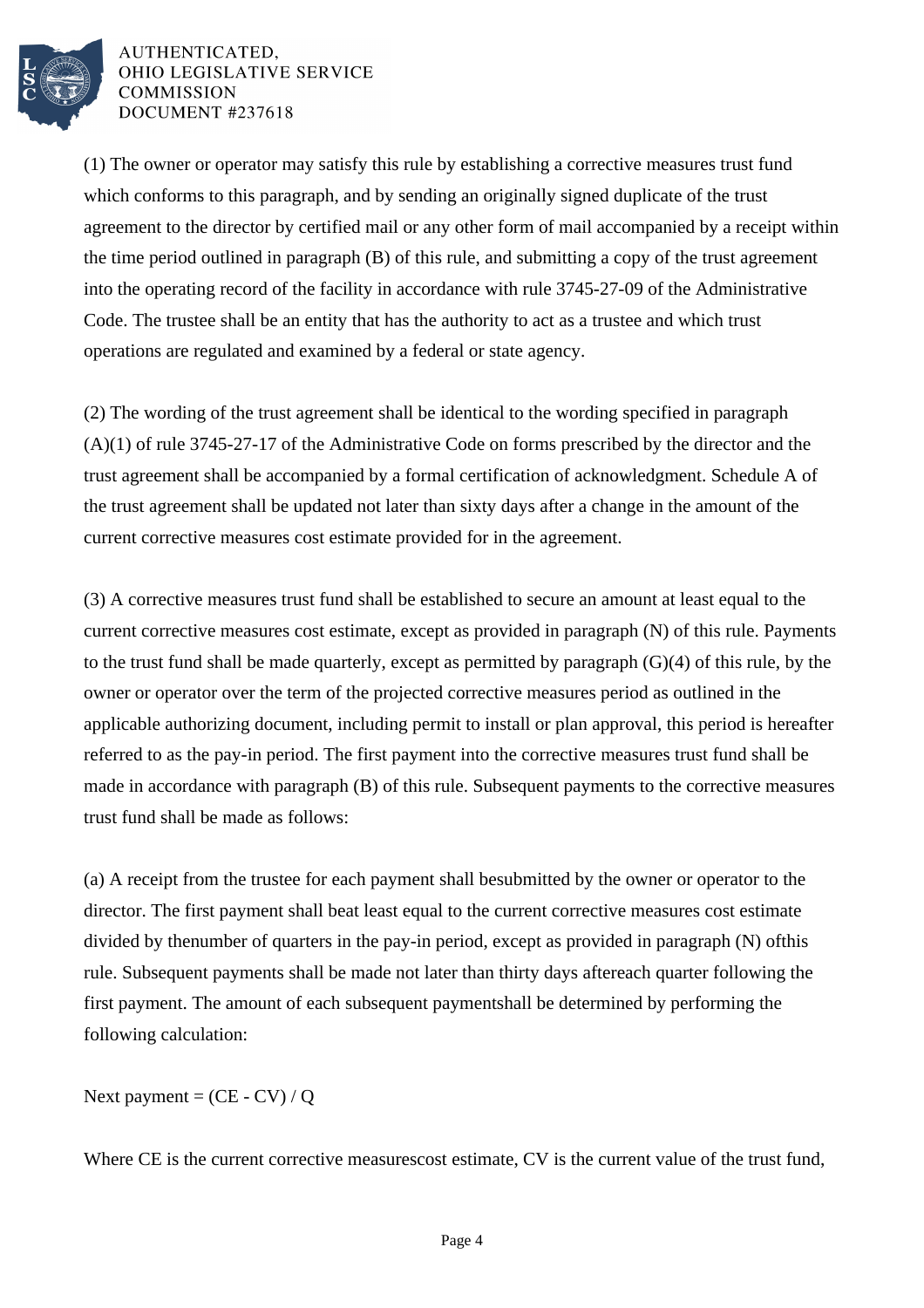

and Q is the number of quarters remaining in the pay-in period.

(b) If the owner or operator establishes a trust fund, as specified in this rule, and the value of the trust fund is less than any revised current corrective measures cost estimate made during the pay-in period, the amount of the current corrective measures cost estimate still to be paid into the trust fund shall be paid in over the pay-in period, as defined in  $\frac{1}{2}$  paragraph (G)(3) of this rule. Payments shall continue to be made not later than thirty days after each quarter following the first payment pursuant to paragraph  $(G)(3)(a)$  of this rule. The amount of each payment shall be determined by performing the following calculation:

Next payment =  $(CE - CV) / Q$ 

Where CE is the current corrective measures cost estimate, CV is the current value of the trust fund, and Q is the number of quarters remaining in the pay-in period.

(4) The owner or operator may accelerate payments into the trust fund or the owner or operator may deposit the full amount of the current corrective measures cost estimate at the time the fund is established. However, the owner or operator shall maintain the value of the fund at no less than the value the fund would have if quarterly payments were made as specified in paragraphs  $(G)(3)$  of this rule.

(5) If the owner or operator establishes a corrective measures trust fund after having begun funding corrective measures under any mechanisms specified in this rule, the corrective measures trust fund shall be established by depositing the total value of all prior mechanisms into the newly established trust fund. The subsequent quarterly payments shall be made as specified in paragraph  $(G)(3)$  of this rule.

(6) After the pay-in period of a trust fund has ended and the current corrective measures cost estimate changes, the owner or operator shall compare the revised estimate to the trustee's most recent annual valuation of the trust fund. If the value of the trust fund is less than the amount of the revised estimate, the owner or operator shall, not later than sixty days after the change in the cost estimate, either deposit a sufficient amount into the trust fund so that its value after payment at least equals the amount of the current corrective measures cost estimate, or obtain alternate financial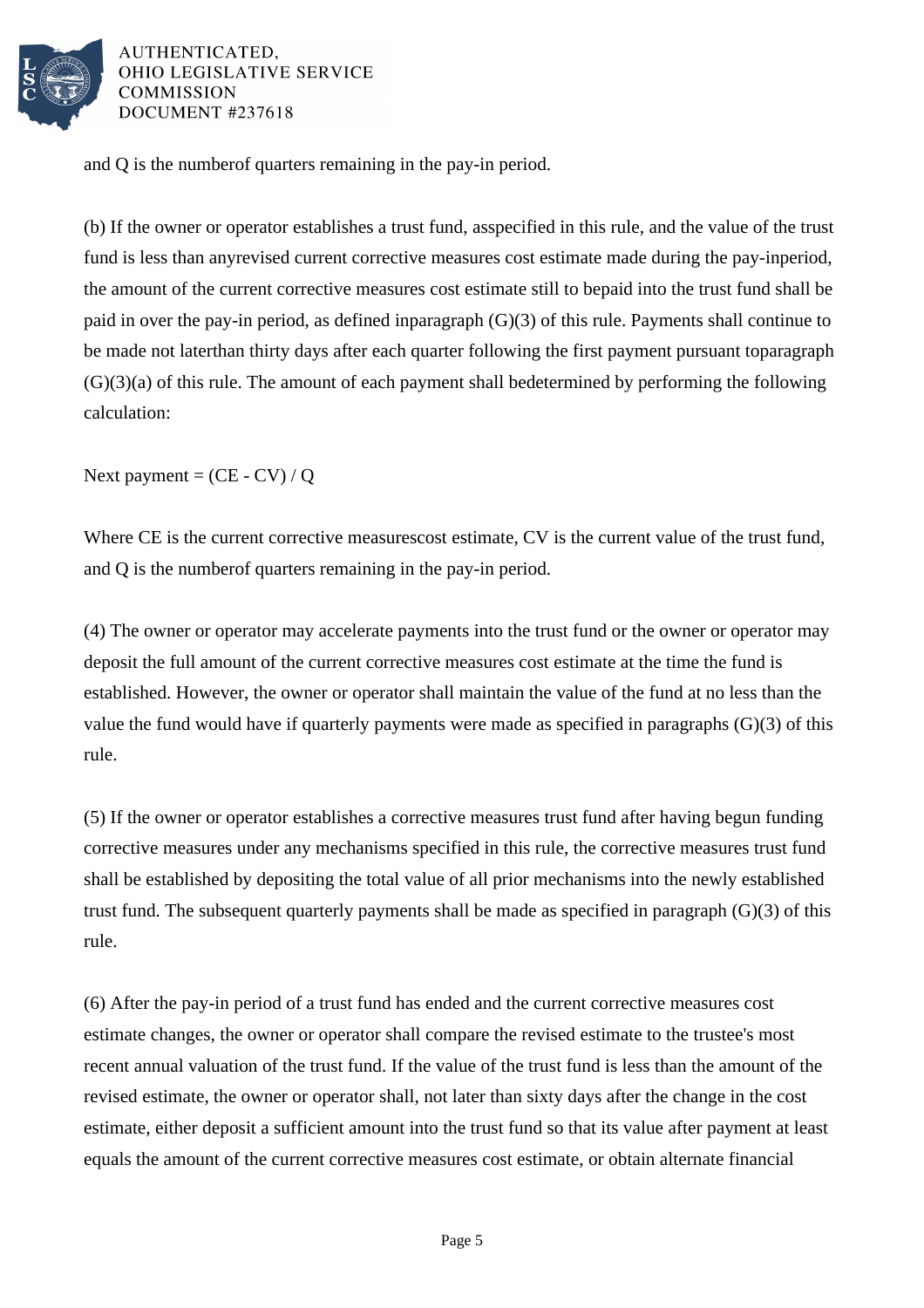

assurance as specified in this rule to compensate for the difference.

(7) The director shall instruct the trustee to release to the owner or operator such funds as the director specifies in writing, after receiving one of the following requests from the owner or operator for a release of funds:

(a) A written request to the director for the release of the amount in excess of the current corrective measures cost estimate, if the value of the trust fund is greater than the total amount of the current corrective measures cost estimate.

(b) A written request to the director for release of the amount in the trust fund that exceeds the amount required as a result of such substitution, if the owner or operator substitutes any of the alternate financial assurance mechanisms specified in this rule for all or part of the trust fund.

(8) Reimbursement for corrective measures.

After beginning corrective measures, the owner or operator, or any other person authorized by the owner, operator, or director to perform corrective measures, may request reimbursement for corrective measures expenditures by submitting itemized bills to the director. After receiving itemized bills for corrective measures activities, the director shall determine whether the corrective measures expenditures are in accordance with the applicable authorizing document, including permit to install or plan approval, or are otherwise justified, and if so, will instruct the trustee to make reimbursement in such amounts as the director specifies in writing. If the director determines that the cost of corrective measures care will be greater than the value of the trust fund, the director may withhold reimbursement of such amounts as the director deems prudent until the director determines, in accordance with paragraph  $(P)$  of this rule, that the owner or operator is no longer required to maintain financial assurance for corrective measures.

(9) The director will agree to termination of a trust when one of the following occurs:

(a) The owner or operator substitutes alternate financial assurance for corrective measures as specified in paragraph  $(G)(6)$  of this rule.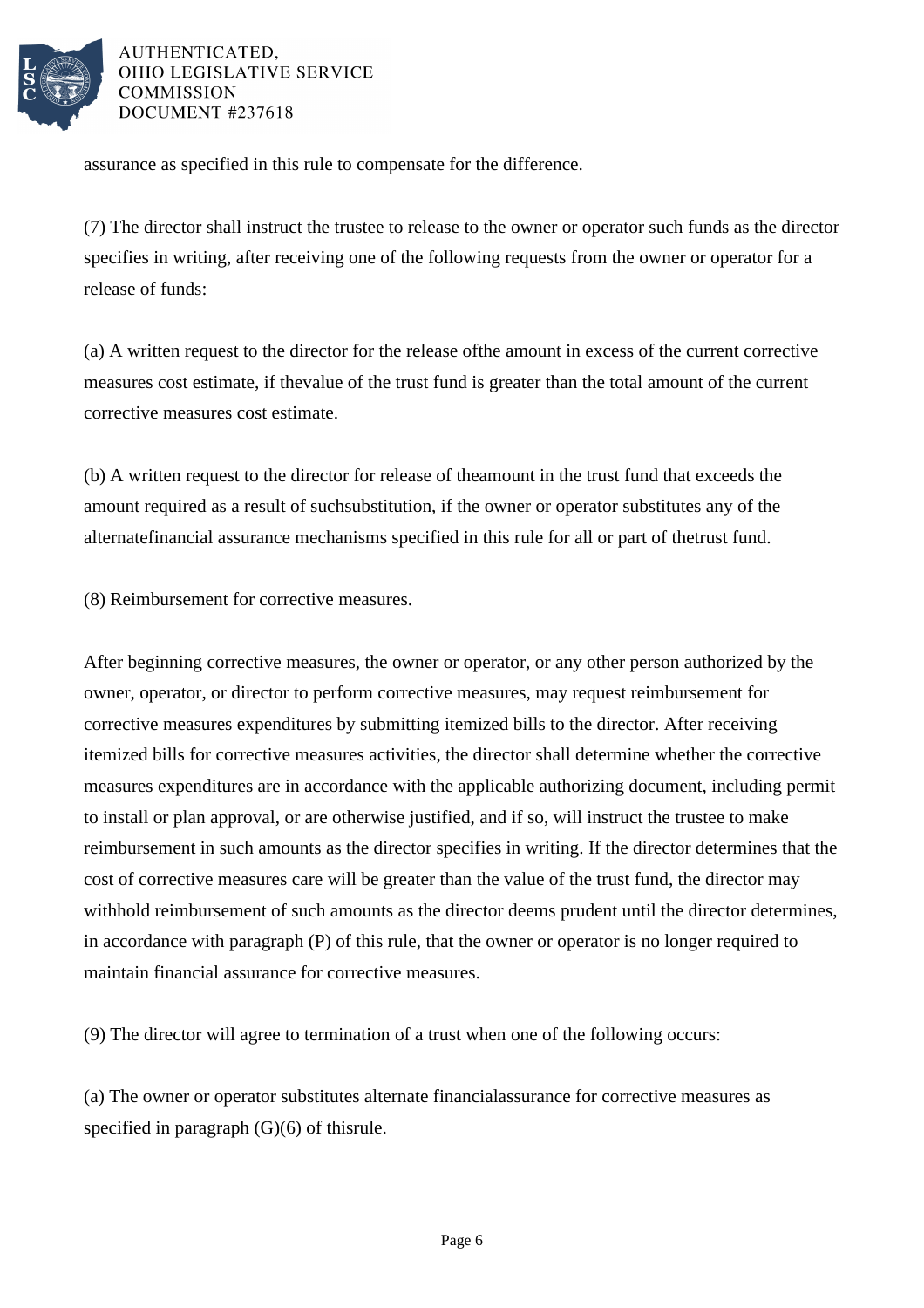

(b) The director notifies the owner or operator, in accordance with paragraph (P) of this rule, that the owner or operator is no longer required by this rule to maintain financial assurance for corrective measures.

(H) Surety bond guaranteeing payment into a corrective measures trust fund.

(1) The owner or operator may satisfy this rule by obtaining a surety bond that conforms to this paragraph and by delivering the originally signed bond to the director by certified mail or any other form of mail accompanied by a receipt within the time period outlined in paragraph (B) of this rule by submitting a copy of the bond into the operating record in accordance with rule 3745-27-09 of the Administrative Code. The surety company issuing the bond shall at a minimum be among those listed as acceptable sureties on federal bonds in "Circular 570" of the U.S. department of the treasury.

(2) The wording of the surety bond shall be identical to the wording specified in paragraph (B) of rule 3745-27-17 of the Administrative Code on forms prescribed by the director.

(3) The owner or operator who uses a surety bond to satisfy this rule shall also establish a standby trust fund not later than when the bond is obtained. Under the terms of the surety bond, all payments made thereunder will be deposited by the surety directly into the standby trust fund in accordance with instructions from the director. This standby trust fund shall meet paragraph  $(G)$  of this rule, except as follows:

(a) An originally signed duplicate of the trust agreement shall be delivered to the director with the surety bond and placed in the operating record in accordance with rule 3745-27-09 of the Administrative Code.

(b) Until the standby trust fund is funded, pursuant to this rule, the following are not required:

(i) Payments into the trust fund as specified in paragraph  $(G)$  of this rule.

(ii) Revisions of Schedule A of the trust agreement to show current corrective measures cost estimate.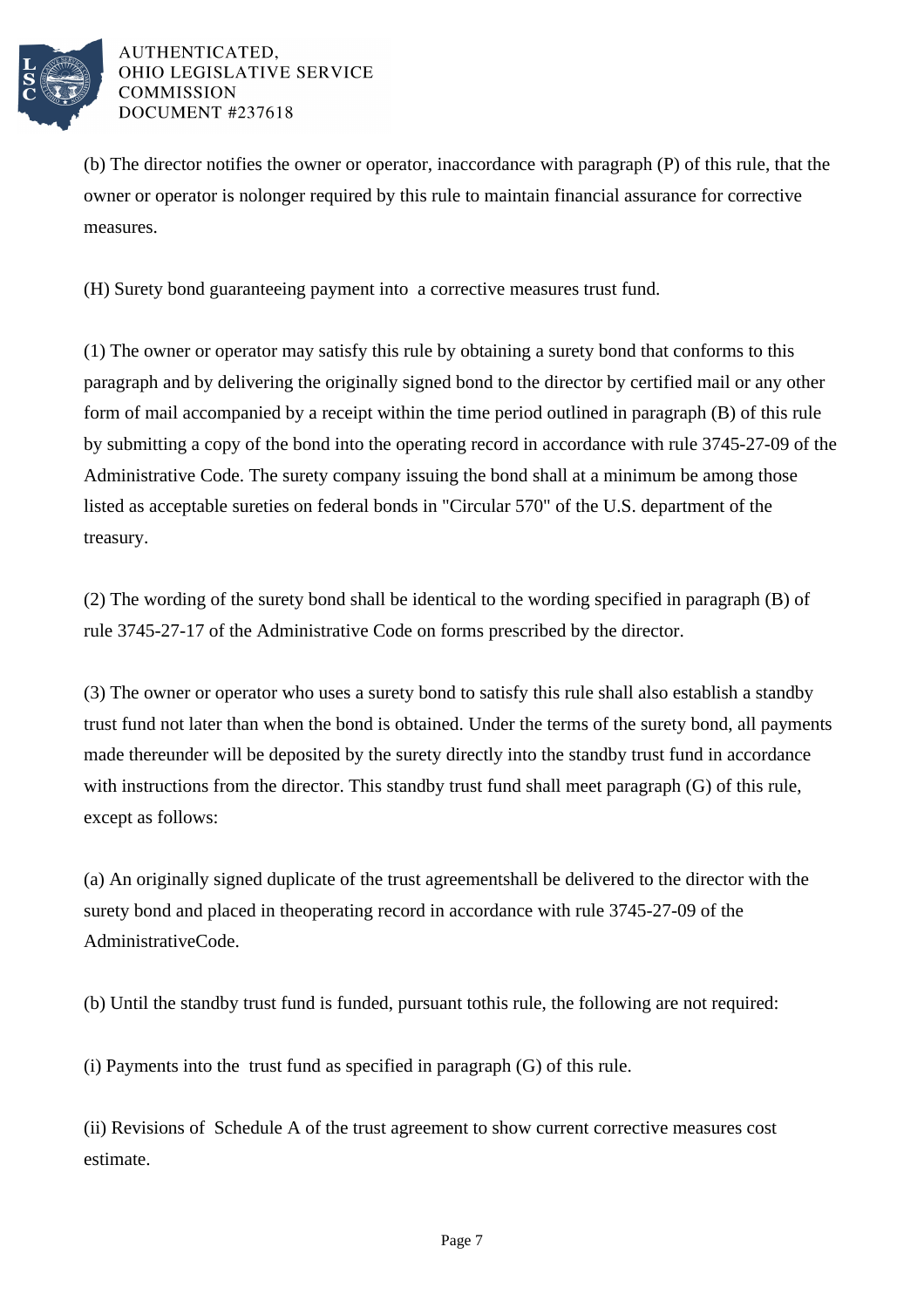

(iii) Annual valuations as required by the trust agreement;

(iv) Notices of nonpayment as required by the trust agreement.

(4) The bond shall guarantee that the surety will become liable on the bond obligation unless the owner or operator does one of the following, as applicable:

(a) Fund the standby trust fund in an amount equal to the penal sum of the bond before the beginning of the corrective measures period.

(b) Fund the standby trust fund in an amount equal to the penal sum of the bond not later than fifteen days after corrective measures are required pursuant to rule 3745-27-10 of the Administrative Code.

(c) Provide alternate financial assurance as specified in this rule, and obtain the director's written approval of the alternative financial assurance provided, not later than ninety days after both the owner or operator and the director receive notice of cancellation of the bond from the surety.

(5) Under the terms of the bond, the surety shall become liable on the bond obligation when the owner or operator fails to perform as guaranteed by the bond.

(6) The penal sum of the bond shall be in an amount at least equal to the current corrective measures cost estimate except as provided in paragraph (N) of this rule.

(7) Whenever the current corrective measures cost estimate increases to an amount greater than the penal sum of the bond, the owner or operator shall, not later than sixty days after the increase in the estimate, either cause the penal sum of the bond to be increased to an amount at least equal to the current corrective measures cost estimate and submit evidence of such increase to the director, and into the operating record in accordance with rule 3745-27-09 of the Administrative Code, or obtain alternate financial assurance as specified in this rule to compensate for the increase. Whenever the current corrective measures cost estimate decreases, the penal sum may be reduced to the amount of the current corrective measures cost estimate following written approval by the director. Notice of an increase or a proposed decrease in the penal sum shall be sent to the director not later than sixty days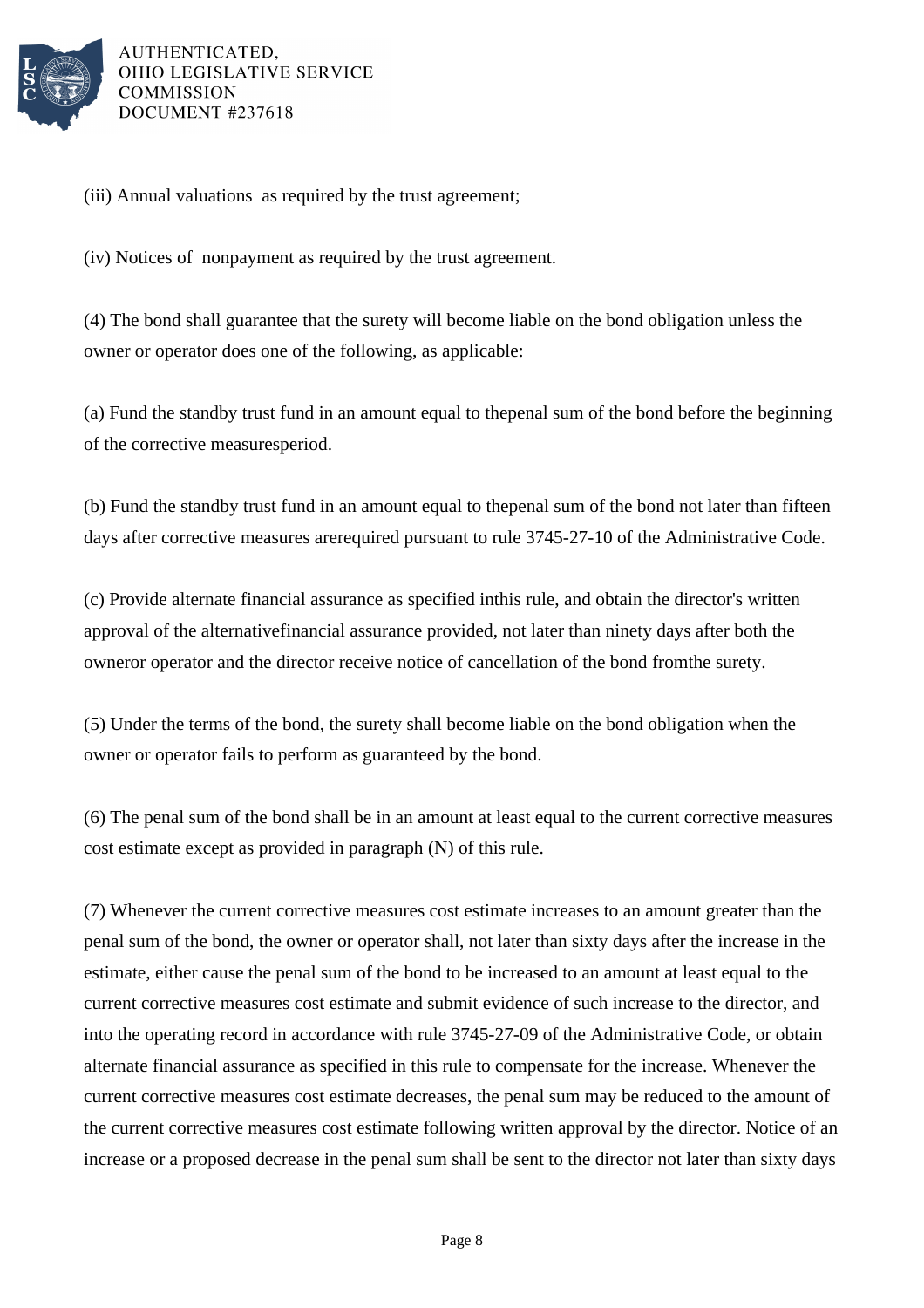

after the change.

(8) Under the terms of the bond, the bond shall remain in force unless the surety sends written notice of cancellation by certified mail or any other form of mail accompanied by a receipt to the owner or operator and to the director. Cancellation cannot occur, however, during the one hundred twenty day period beginning on the first day that both the owner or operator and the director have received the notice of cancellation, as evidenced by the return receipts.

(9) The owner or operator may cancel the bond if the director has given prior written consent. The director will provide such written consent to the surety bond company when one of the following occurs:

(a) The owner or operator substitutes alternate financial assurance for corrective measures as specified in this rule.

(b) The director notifies the owner or operator in accordance with paragraph (P) of this rule that the owner or operator is no longer required to maintain financial assurance for corrective measures.

(I) Surety bond guaranteeing performance of corrective measures.

(1) The owner or operator may satisfy this rule by obtaining a surety bond which conforms to this paragraph and by delivering the originally signed bond to the director within the time period outlined in paragraph  $(B)$  of this rule by submitting a copy of the surety bond into the operating record of the facility in accordance with rule 3745-27-09 of the Administrative Code. The surety company issuing the bond shall at a minimum be among those listed as acceptable sureties on federal bonds in "Circular 570" of the U.S. department of the treasury.

(2) The wording of the surety bond shall be identical to the wording specified in paragraph  $(C)$  of rule 3745-27-17 of the Administrative Code on forms prescribed by the director.

(3) The owner or operator who uses a surety bond to satisfy this rule shall also establish a standby trust fund. Under the terms of the surety bond, all payments made thereunder will be deposited by the surety directly into the standby trust fund in accordance with instructions from the director. This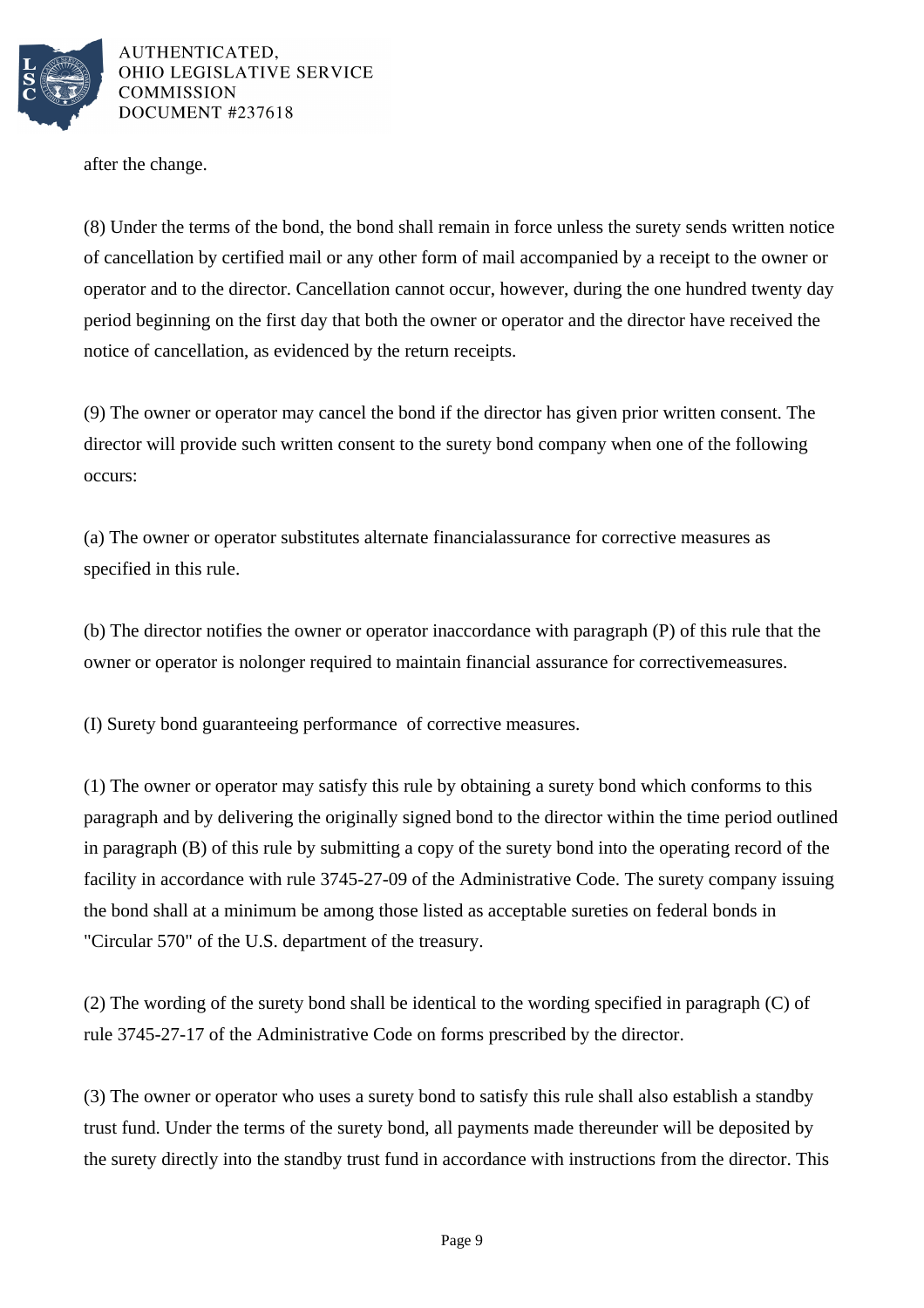

standby trust fund shall meet the requirements specified in paragraph  $(G)$  of this rule except that:

(a) An originally signed duplicate of the trust agreement shall be delivered to the director with the surety bond and placed in the operating record in accordance with rule 3745-27-09 of the Administrative Code.

(b) Unless the standby trust fund is funded pursuant to this rule, the following are not required:

 $(i)$  Payments into the trust fund as specified in paragraph  $(G)$  of this rule.

(ii) Revisions of Schedule A of the trust agreement to show current corrective measures cost estimate.

(iii) Annual valuations as required by the trust agreement.

(iv) Notices of nonpayment as required by the trust agreement.

(4) The bond shall guarantee that the surety will become liable on the bond obligation unless the owner or operator does one of the following, as applicable:

(a) Performs corrective measures in accordance with the applicable authorizing document, including the permit to install or plan approval.

(b) Provides alternate financial assurance as specified in this rule, and obtains the director's written approval of the alternate financial assurance provided, not later than ninety days after both the owner or operator and the director receive notice of cancellation of the bond from the surety.

(5) Under the terms of the bond, the surety will become liable on the bond obligation when the owner or operator fails to perform as guaranteed by the bond. Following a determination by the director that the owner or operator of the sanitary landfill facility has failed to perform corrective measures activities in accordance with the applicable authorizing document, including the permit to install or plan approval, the surety shall perform corrective measures in accordance with the applicable authorizing document, including the permit to install or plan approval, or will deposit the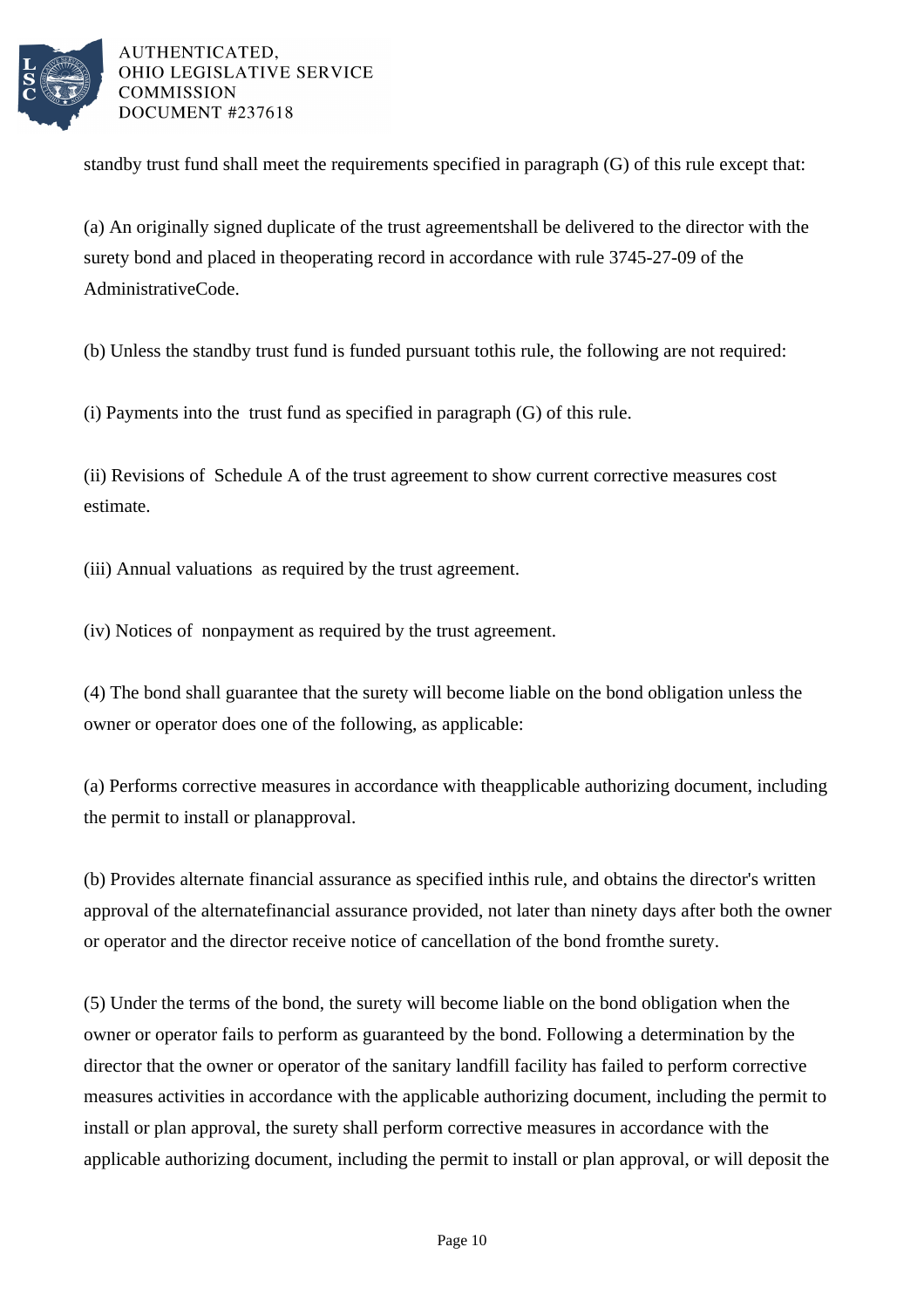

amount of the penal sum into the standby trust fund.

(6) The penal sum of the bond shall be in an amount at least equal to the current corrective measures cost estimate.

(7) Whenever the current corrective measures cost estimate increases to an amount greater than the penal sum of the bond, the owner or operator shall, not later than sixty days after the increase in the estimate, either cause the penal sum of the bond to be increased to an amount at least equal to the current corrective measures cost estimate and submit evidence of such increase to the director, and into the operating record in accordance with rule 3745-27-09 of the Administrative Code, or obtain alternate financial assurance, as specified in this rule, to compensate for the increase. Whenever the current corrective measures cost estimate decreases, the penal sum may be reduced to the amount of the current corrective measures cost estimate following written approval by the director. Notice of an increase or a proposed decrease in the penal sum shall be sent to the director by certified mail or any other form of mail accompanied by a receipt not later than sixty days after the change.

(8) Under the terms of the bond, the bond shall remain in force unless the surety sends written notice of cancellation by certified mail or any other form of mail accompanied by a receipt to the owner or operator and to the director. Cancellation cannot occur, however, during the one hundred twenty day period beginning on the first day that both the owner or operator and the director have received the notice of cancellation, as evidenced by the return receipts.

(9) The owner or operator may cancel the bond if the director has given prior written consent. The director will provide such written consent to the surety bond company when one of the following occurs:

(a) The owner or operator substitutes alternate financial assurance for corrective measures as specified in this rule.

(b) The director notifies the owner or operator, in accordance with paragraph (P) of this rule that the owner or operator is no longer required by this rule to maintain financial assurance for corrective measures.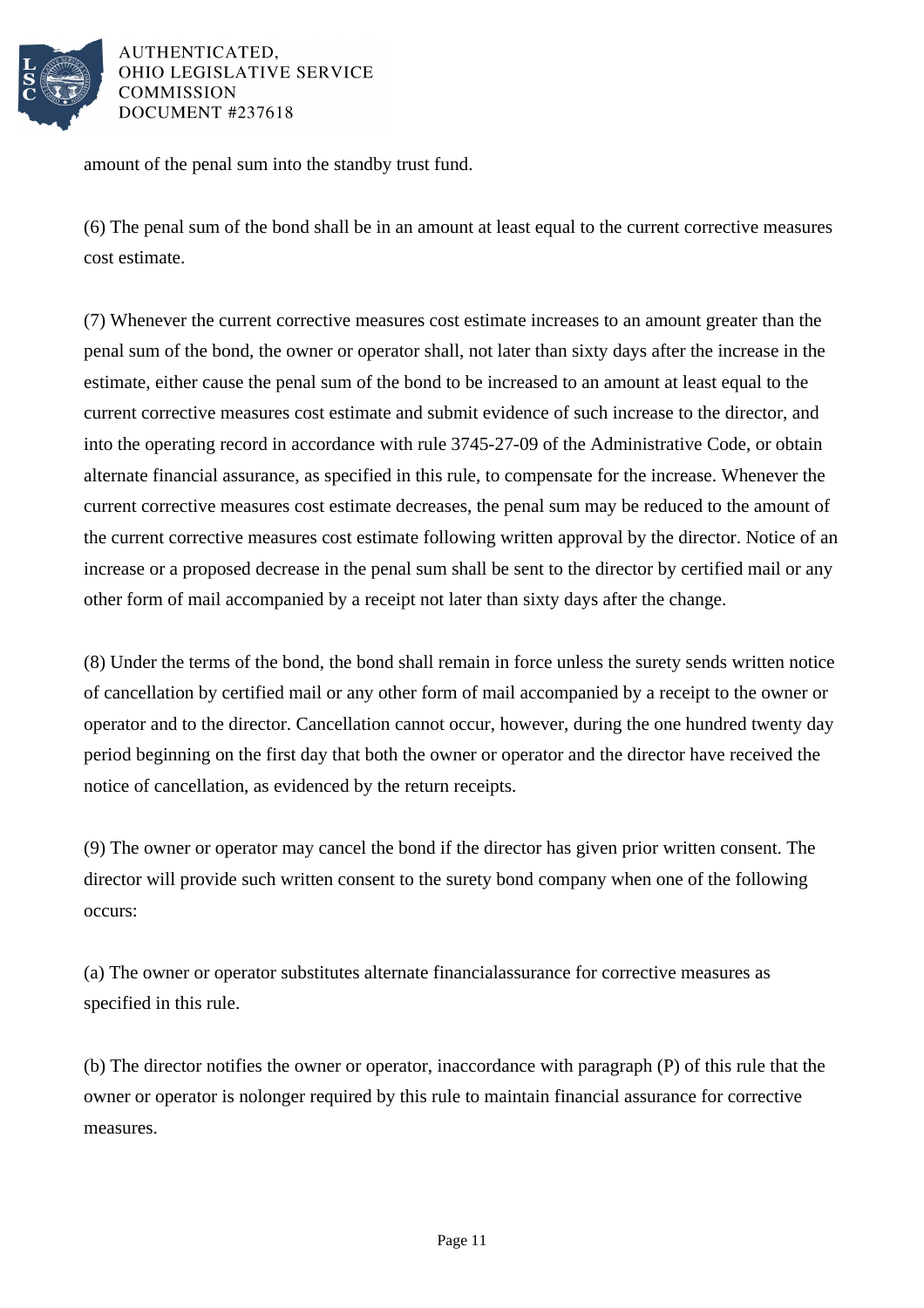

(10) The surety shall not be liable for deficiencies in the completion of corrective measures activities by the owner or operator after the owner or operator has been notified by the director, in accordance with this rule, that the owner or operator is no longer required to maintain financial assurance for corrective measures.

(J) Corrective measures letter of credit.

(1) The owner or operator may satisfy this rule by obtaining an irrevocable standby letter of credit ("letter of credit") which conforms to this paragraph and by having the originally signed letter of credit delivered to the director by certified mail or any other form of mail accompanied by a receipt within the time period outlined in paragraph  $(B)$  of this rule and by submitting a copy of the letter of credit into the operating record of the facility in accordance with rule 3745-27-09 of the Administrative Code. The issuing institution shall be an entity which has the authority to issue letters of credit and whose letter of credit operations are regulated and examined by a federal or state agency.

(2) The wording of the letter of credit shall be identical to the wording specified in paragraph  $(D)$  of rule 3745-27-17 of the Administrative Code on forms prescribed by the director.

(3) An owner or operator who uses a letter of credit to satisfy this rule shall also establish a standby trust fund. Under the terms of the letter of credit, all amounts paid pursuant to a draft by the director shall be deposited promptly and directly by the issuing institution into the standby trust fund in accordance with instructions from the director. The standby trust fund shall meet the requirements of the trust fund specified in paragraph  $(G)$  of this rule, except as follows:

(a) An originally signed duplicate of the trust agreement shall be delivered to the director with the letter of credit, and a copy of the letter placed in the operating record in accordance with rule 3745-27-09 of the Administrative Code.

(b) Unless the standby trust fund is funded pursuant to this rule, the following are not required:

(i) Payments into the trust fund as specified in paragraph  $(G)$  of this rule.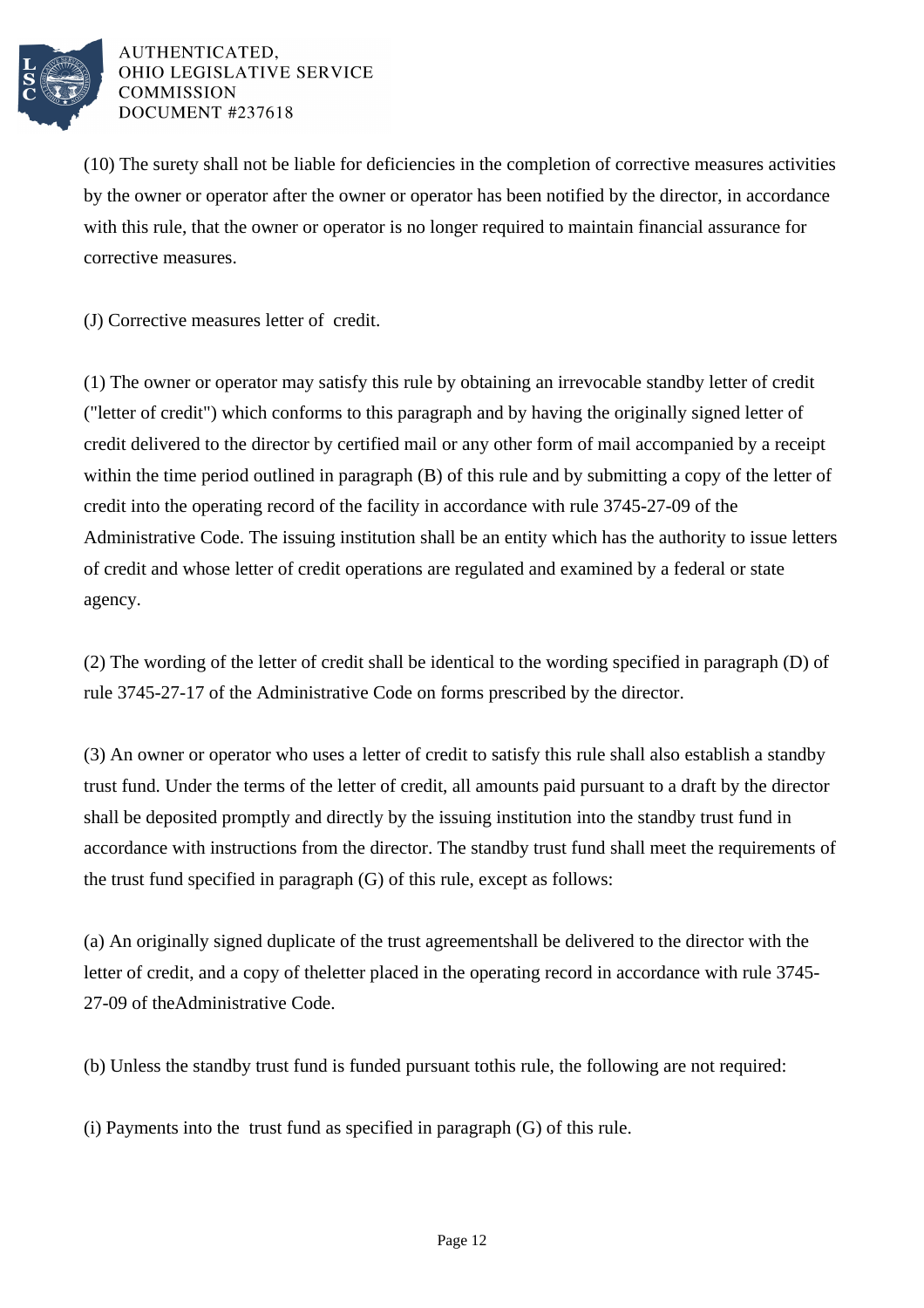

(ii) Updating of Schedule A of the trust agreement to show current corrective measures cost estimate.

(iii) Annual valuations as required by the trust agreement.

(iv) Notices of nonpayment as required by the trust agreement.

(4) The letter of credit shall be accompanied by a letter from the owner or operator referring to the letter of credit by number, issuing institution, and date, and providing the following information: the names and addresses of the sanitary landfill facility and the owner and the operator and the amount of funds assured for corrective measures by the letter of credit.

(5) The letter of credit shall be irrevocable and issued for a period of at least one year. The letter of credit shall provide that the expiration date will be automatically extended for a period of at least one year unless, at least one hundred twenty days prior to the current expiration date, the issuing institution notifies both the owner and operator and the director by certified mail or any other form of mail accompanied by a receipt of a decision not to extend the expiration date. Under the terms of the letter of credit, the one hundred twenty day period shall begin on the day when both the owner or operator and the director have received the notice, as evidenced by the return receipts.

(6) The letter of credit shall be issued in an amount at least equal to the current corrective measures cost estimate, except as provided in paragraph (N) of this rule.

(7) Whenever the current corrective measures cost estimate increases to an amount greater than the amount of the credit, the owner or operator shall, not later than sixty days after this increase, either cause the amount of the credit to be increased to an amount at least equal to the current corrective measures cost estimate and submit evidence of such increase to the director, and into the operating record in accordance with rule 3745-27-09 of the Administrative Code, or obtain alternate financial assurance, as specified in this rule, to compensate for the increase. Whenever the current corrective measures cost estimate decreases, the letter of credit may be reduced to the amount of the current corrective measures cost estimate following written approval by the director. Notice of an increase or a proposed decrease in the amount of the letter of credit shall be sent to the director by certified mail or any other form of mail accompanied by a receipt not later than sixty days after the change.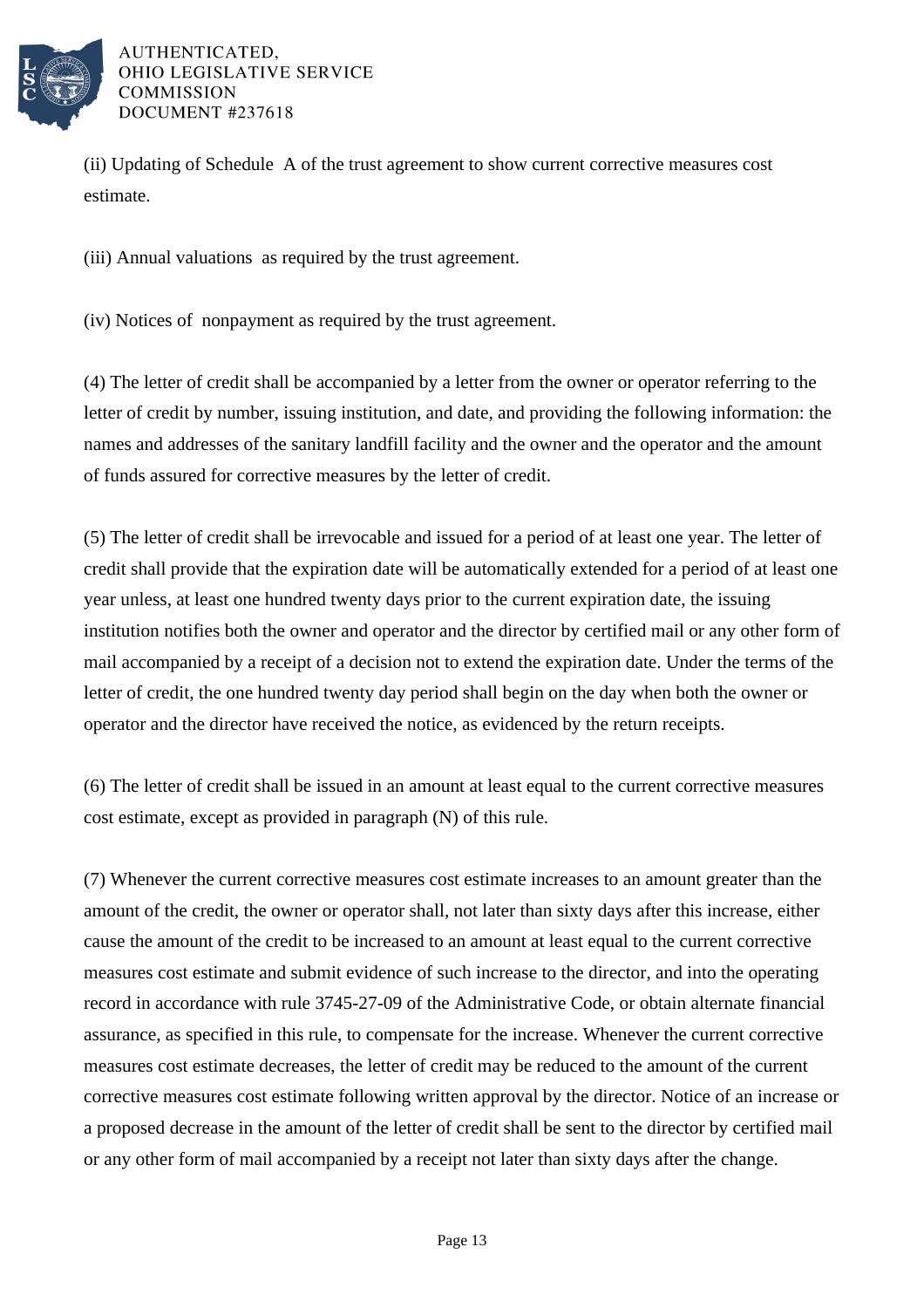

(8) Under the terms of the letter of credit, the director may draw on the letter of credit following a determination that the owner or operator has failed to do the following:

(a) Perform corrective measures activities in accordance with the applicable authorizing document, including the permit to install or plan approval.

(b) Provide alternate financial assurance as specified in this rule and obtain written approval of such alternate financial assurance from the director not later than ninety days after the owner and operator and the director have received notice from the issuing institution that it will not extend the letter of credit beyond the current expiration date, the director shall draw on the letter of credit. The director may delay the drawing if the issuing institution grants an extension of the term of the credit. During the final thirty days of any such extension the director shall draw on the letter of credit if the owner or operator has failed to provide alternate financial assurance as specified in this rule and has failed to obtain written approval of such alternate financial assurance from the director.

(9) The director shall return the original letter of credit to the issuing institution for termination when either of the following occurs:

(a) The owner or operator substitutes alternate financial assurance for corrective measures as specified in this rule.

(b) The director notifies the owner or operator, in accordance with paragraph  $(P)$  of this rule that the owner or operator is no longer required to maintain financial assurance for corrective measures.

(K) Corrective measures insurance.

(1) The owner or operator may satisfy this rule by obtaining corrective measures insurance which conforms to this paragraph and by submitting a originally signed certificate of such insurance to the director by certified mail or any other form of mail accompanied by a receipt within the time period outlined in paragraph (B) of this rule, and by submitting a copy of the certificate of insurance into the operating record of the facility in accordance with rule 3745-27-09 of the Administrative Code. At a minimum, the insurer shall be licensed to transact the business of insurance, or eligible to provide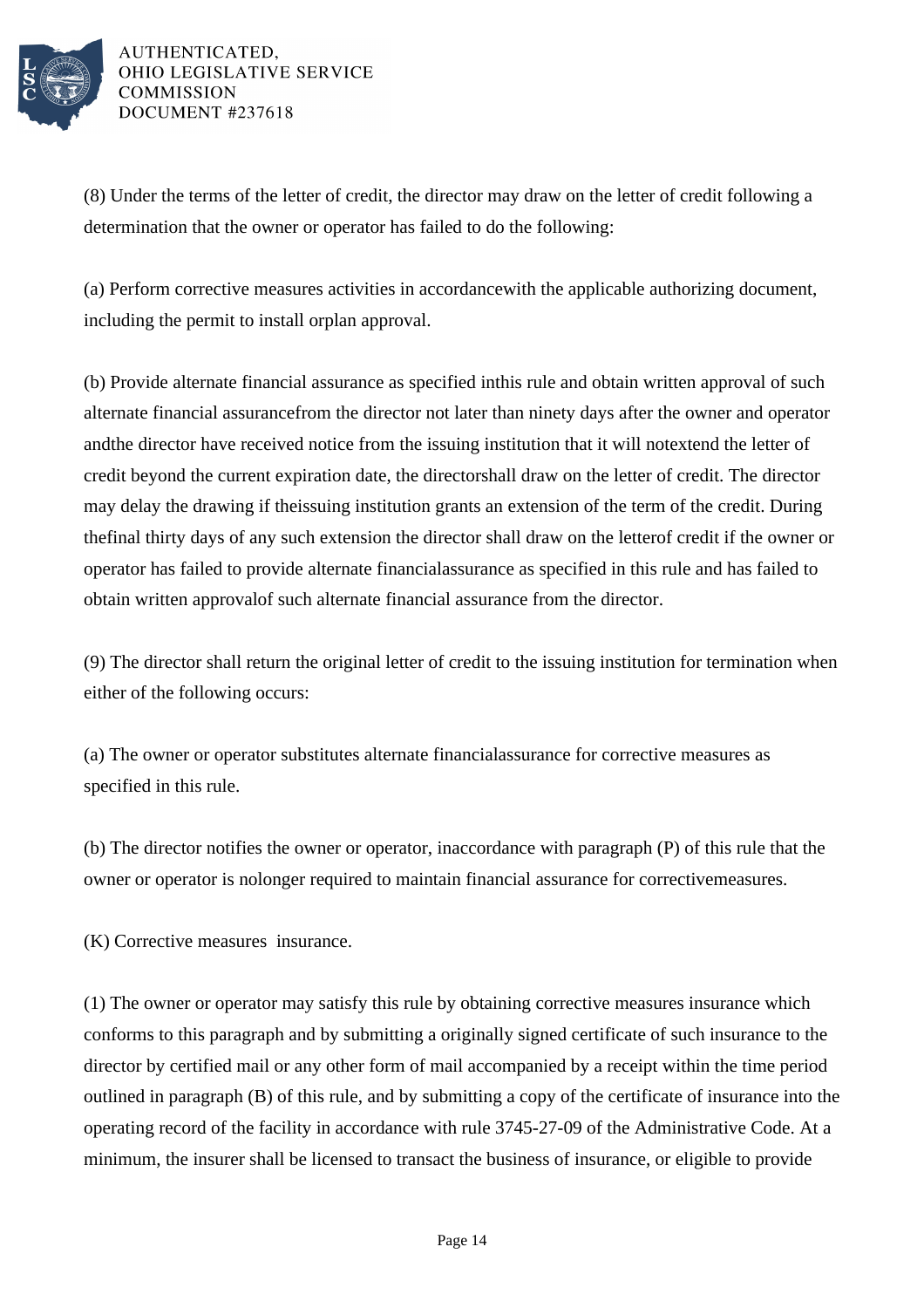

insurance as an excess or surplus lines insurer, in one or more states.

(2) The wording of the certificate of insurance shall be identical to the wording specified in paragraph (E) of rule 3745-27-17 of the Administrative Code on forms described by the director.

(3) The corrective measures insurance policy shall be issued for a face amount at least equal to the current corrective measures cost estimate except as provided in paragraph (N) of this rule. Face amount means the total amount the insurer is obligated to pay under the policy. Actual payments by the insurer will not change the face amount, although the insurer's future liability will be lowered by the amount of the payments.

(4) The corrective measures insurance policy shall guarantee that funds will be available to perform corrective measures whenever mandated. The policy shall also guarantee that once corrective measures begins, the insurer will be responsible for paying out funds, up to an amount equal to the face amount of the policy, upon the direction of the director, to such party or parties as the director specifies.

(5) Reimbursement for corrective measures.

After beginning corrective measures, the owner or operator, or any other person authorized by the owner, operator, or director to perform corrective measures, may request reimbursement for corrective measures expenditures by submitting itemized bills to the director. After receiving itemized bills for corrective measures activities, the director shall determine whether the corrective measures expenditures are in accordance with the applicable authorizing document, including the permit to install or plan approval, and if so, shall instruct the insurer to make reimbursement in such amounts as the director specifies in writing. If the director has reason to believe that the cost of corrective measures will be greater than the face amount of the policy, the director may withhold reimbursement of such amounts as the director deems prudent until the director determines, in accordance with paragraph (P) of this rule, that the owner or operator is no longer required to maintain financial assurance for corrective measures of the facility.

(6) The owner or operator shall maintain the policy in full force and effect until the director consents to termination of the policy by the owner or operator as specified in paragraph  $(K)(8)$  of this rule.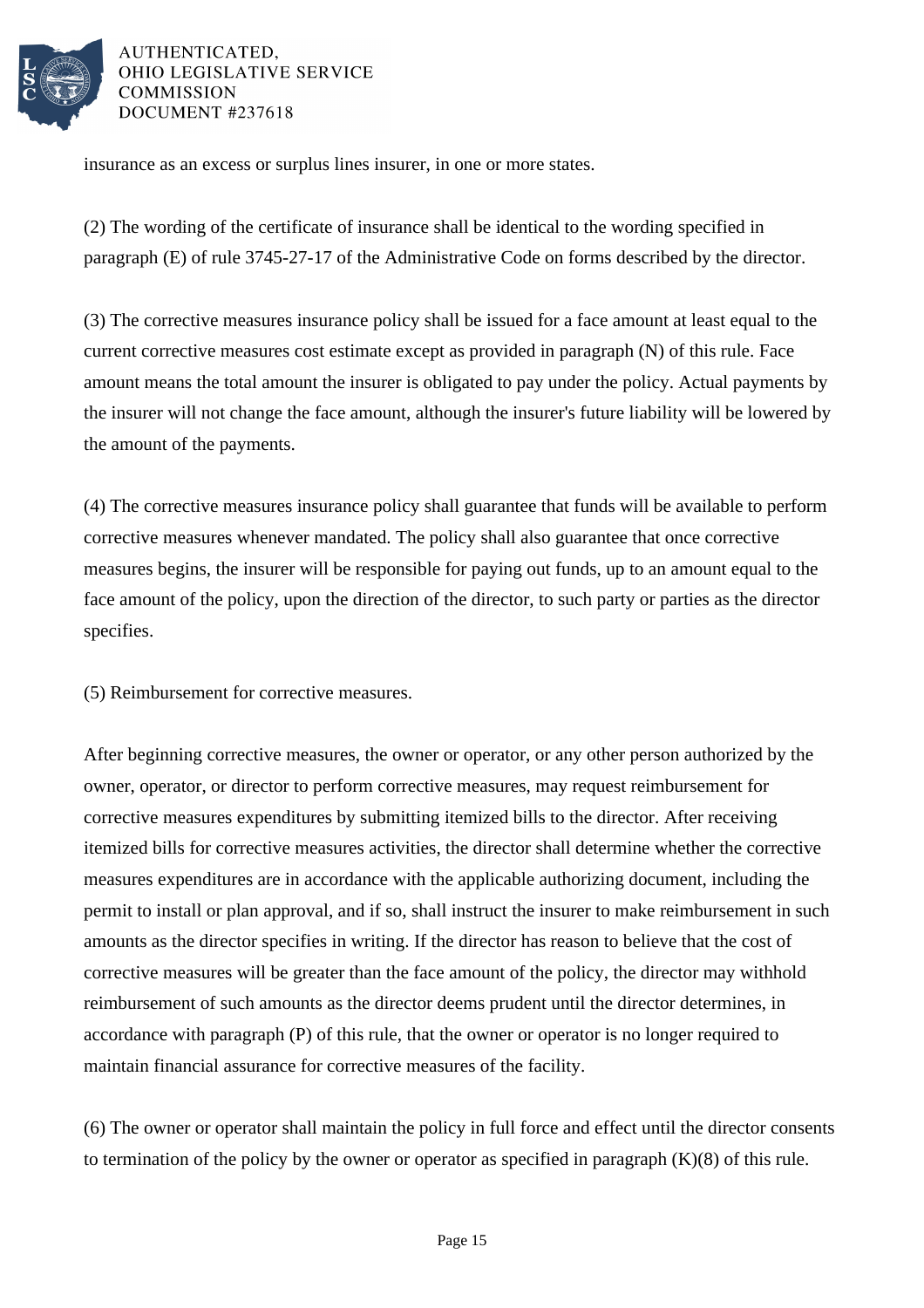

Failure to pay the premium, without substitution of alternate financial assurance as specified in this rule, will constitute a violation of these rules, warranting such remedy as the director deems necessary. Such violation shall be deemed to begin upon receipt by the director of a notice of future cancellation, termination, or failure to renew due to nonpayment of the premium, rather than upon the date of expiration.

(7) Each policy shall contain a provision allowing assignment of the policy to a successor owner or operator. Such assignment may be conditional upon consent of the insurer, provided such consent is not unreasonably refused.

(8) The policy shall provide that the insurer may not cancel, terminate, or fail to renew the policy except for failure to pay the premium. The automatic renewal of the policy shall at a minimum provide the insured with the option of renewal at the face amount of the expiring policy. If there is a failure to pay the premium, the insurer may elect to cancel, terminate, or fail to renew the policy by sending notice by certified mail or any other form of mail accompanied by a receipt to the owner or operator and to the director. Cancellation, termination, or failure to renew may not occur, and the policy will remain in full force and effect unless on or before the date of expiration:

(a) Corrective measures activities required in the applicable authorizing document, including permit to install or plan approval have occurred.

(b) The owner or operator is named as debtor in a voluntary or involuntary proceeding under title 11 (bankruptcy), U.S. Code.

(c) The premium due is paid.

(9) Whenever the current corrective measures cost estimate increases to an amount greater than the face amount of the policy, the owner or operator shall, not later than sixty days after the increase, either cause the face amount to be increased to an amount at least equal to the current corrective measures cost estimate and submit evidence of such increase to the director, and into the operating record in accordance with rule 3745-27-09 of the Administrative Code, or obtain alternate financial assurance as specified in this rule to compensate for the increase. Whenever the current corrective measures cost estimate decreases, the face amount may be reduced to the amount of the current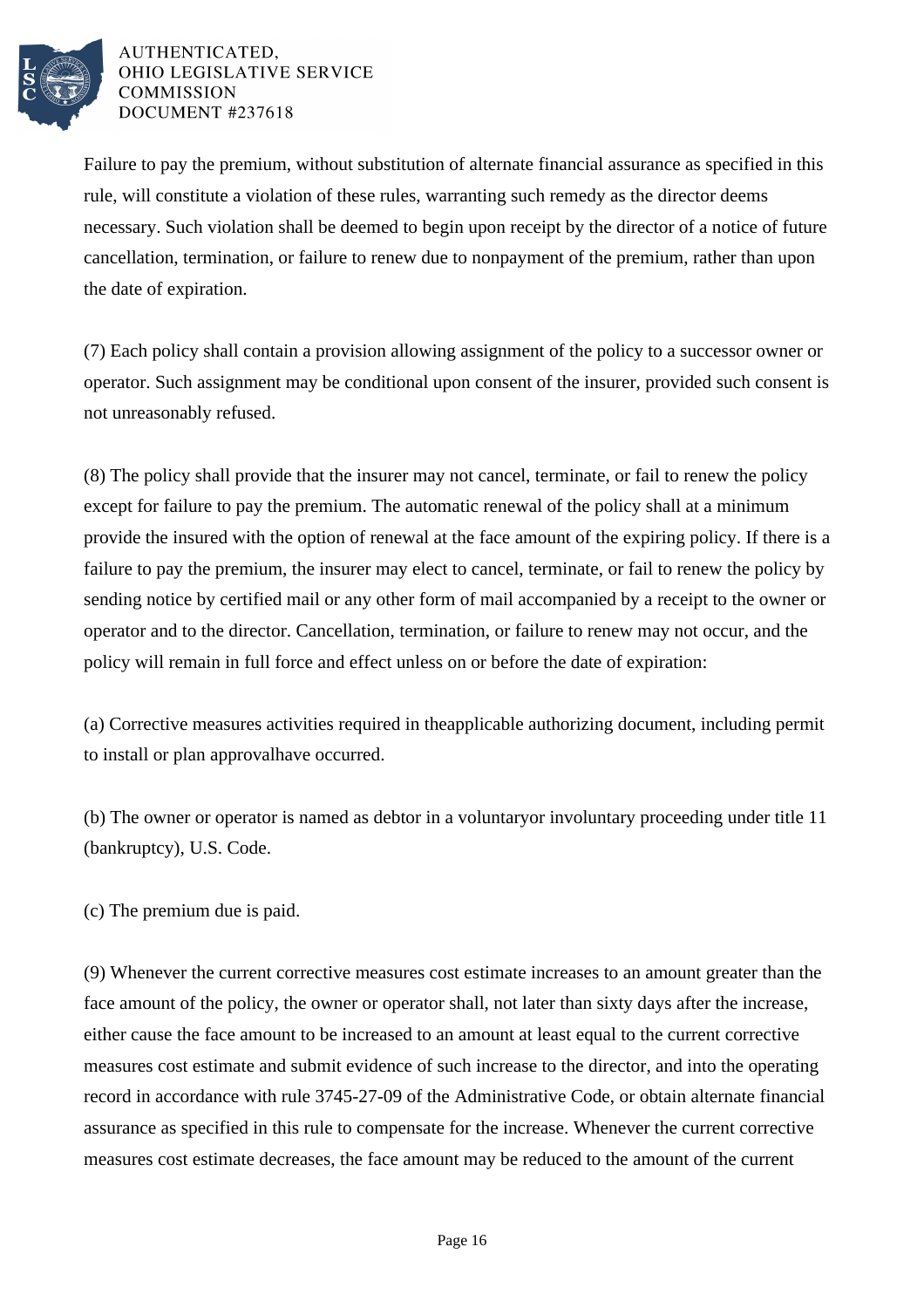

corrective measures cost estimate following written approval by the director.

(10) The director will give written consent to the owner or operator that owner or operator may terminate the insurance policy when either of the following occurs:

(a) The owner or operator substitutes alternate financial assurance for corrective measures as specified in this rule.

(b) The director notifies the owner or operator, in accordance with paragraph (P) of this rule that owner or operator is no longer required to maintain financial assurance for corrective measures.

(L) Financial test and corporate guarantee for corrective measures.

(1) The owner or operator may satisfy this rule by demonstrating that the owner or operator passes a financial test as specified in this paragraph. To pass this test the owner or operator shall demonstrate that less than fifty per cent of the parent corporation's gross revenues are derived from solid waste disposal, solid waste transfer facility operations, or scrap tire transporter operations, or if there is no parent corporation, the owner or operator shall demonstrate that less than fifty per cent of its gross revenues are derived from solid waste facility, solid waste transfer facility, or scrap tire transporter operations and either:

(a) The owner or operator shall have the following:

(i) Satisfaction of at least two of the following ratios: a ratio of total liabilities to net worth less than 2.0; a ratio of the sum of net income plus depreciation, depletion, and amortization minus \$10 million to total liabilities greater than 0.1; a ratio of current assets to current liabilities greater than 1.5.

(ii) Net working capital and tangible net worth each at least six times the sum of the current final closure and current post-closure care cost estimates, scrap tire transporter final closure cost estimates, any corrective measures cost estimates, and any other obligations assured by a financial test.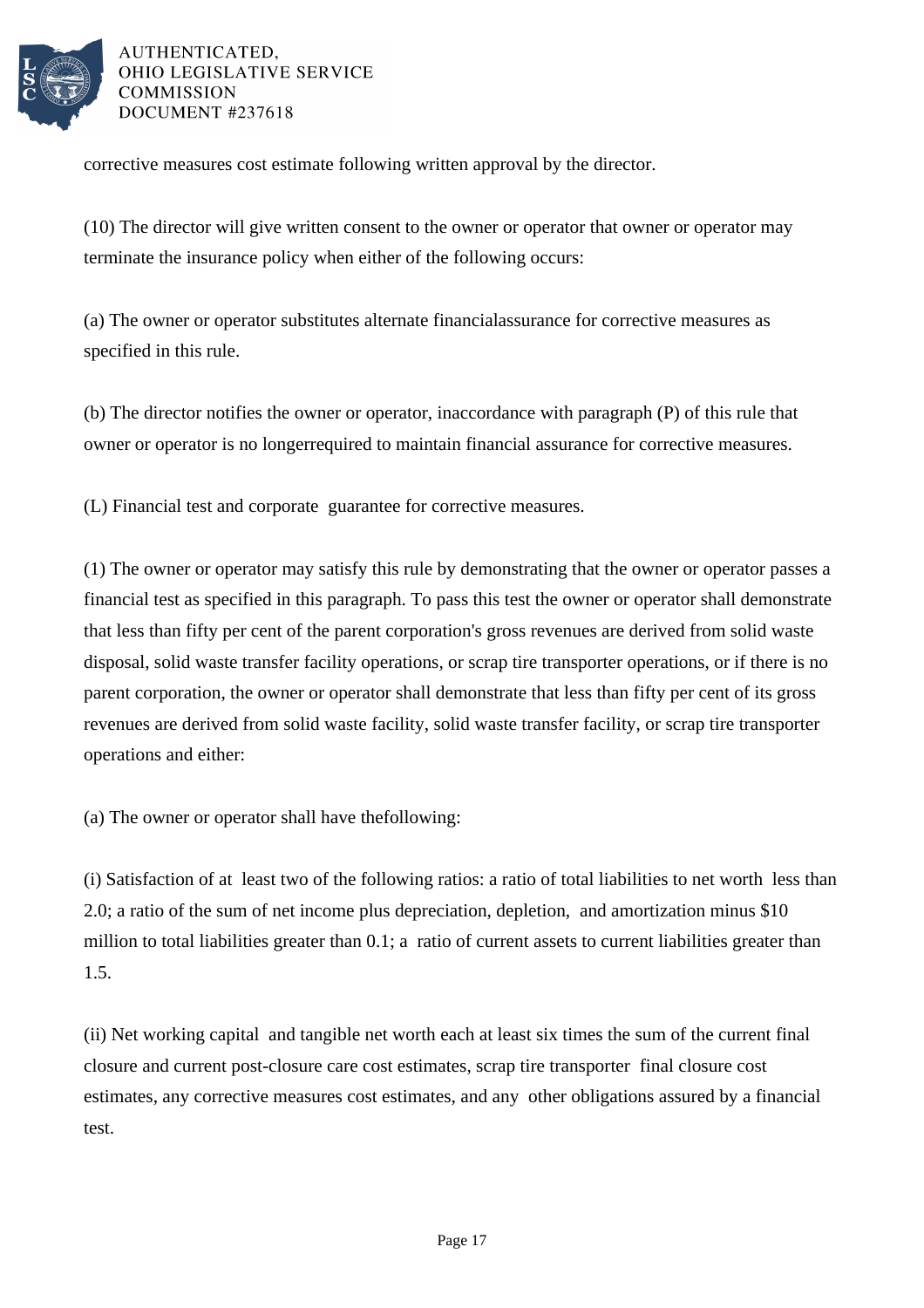

(iii) Tangible net worth of at least ten million dollars.

(iv) Assets in the United States amounting to at least ninety per cent of total assets or at least six times the sum of the current final and current post-closure care cost estimates, scrap tire transporter final closure cost estimates, any current corrective measures cost estimates, and any other obligations assured by a financial test.

(b) The owner or operator shall have the following:

(i) Issued a corporate bond for which the owner or operator, as the issuing entity, has not received a current rating of less than BBB as issued by "Standard and Poor's" or Baa as issued by "Moody's". Owner and operators using bonds that are secured by collateral or a guarantee must meet the minimum rating without that security.

(ii) Tangible net worth at least six times the sum of the current final and current post-closure care cost estimates, scrap tire transporter final closure cost estimates, any corrective measures cost estimates, and any other obligations assured by a financial test.

(iii) Tangible net worth of at least ten million dollars.

(iv) Assets located in the United States amounting to at least ninety per cent of total assets or at least six times the sum of the current final closure and current post-closure care cost estimates, scrap tire transporter final closure cost estimates, any current corrective measures cost estimates, and any other obligations assured by a financial test.

(2) Current final closure and current post-closure care cost estimates, scrap tire transporter final closure cost estimates, current corrective measures cost estimates, and any other obligations assured by a financial test as used in paragraph  $(L)(1)$  of this rule refers to the cost estimates required to be shown in the letter from the owner's or operator's chief financial officer.

(3) To demonstrate that requirements of this test are met, the owner or operator shall submit the following items to the director, and into the operating record in accordance with rule 3745-27-09 of the Administrative Code: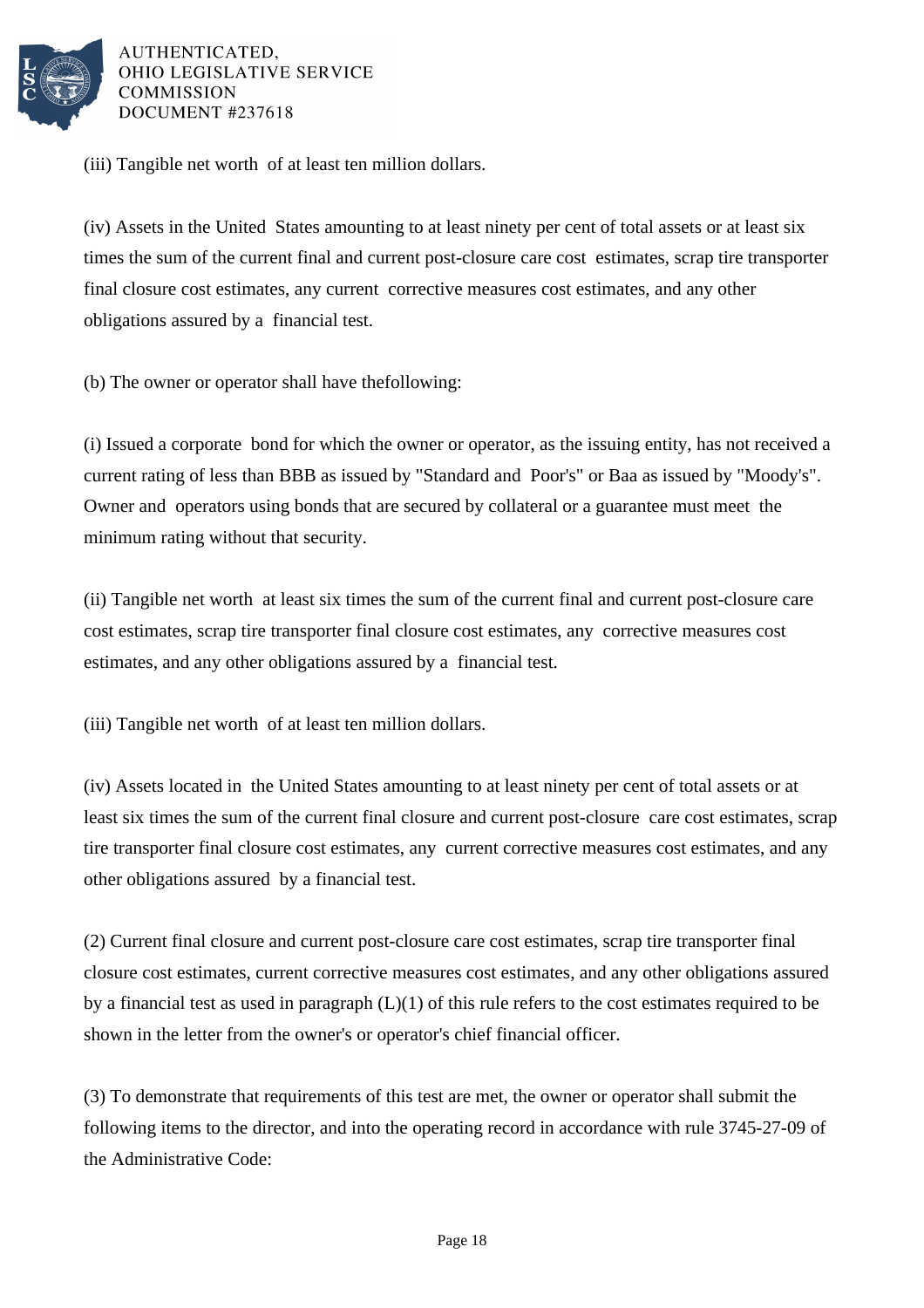

(a) A letter signed by the owner's or operator's chief financial officer and worded as specified in paragraph  $(F)$  of rule  $3745-27-17$  of the Administrative Code on forms prescribed by the director;

(b) A copy of a report by an independent certified public accountant examining the owner's or the operator's financial statements for the most recently completed fiscal year;

(c) A special report from the owner's or the operator's independent certified public accountant, in the form of an agreed-upon procedures report, to the owner or operator stating the following:

(i) The independent certified public accountant has compared the data which the letter from the chief financial officer specifies as having been derived from the independently audited year-end financial statements for the most recent fiscal year with the amounts in such financial statements.

(ii) In connection with the agreed-upon procedures report, the independent certified public accountant states that the independent certified public accountant agrees the specified data is accurate.

(4) After the initial submission of the items specified in paragraph  $(L)(3)$  of this rule, the owner or operator shall send updated information to the director, and submit updated information into the operating record in accordance with rule 3745-27-09 of the Administrative Code, not later than ninety days after the close of each succeeding fiscal year. This information shall include all three items specified in paragraph  $(L)(3)$  of this rule.

(5) If the owner or operator no longer meets paragraph  $(L)(1)$  of this rule, notice shall be sent to the director of the intent to establish alternate financial assurance as specified in this rule. The notice must be sent by certified mail or any other form of mail accompanied by a receipt not later than ninety days after the end of the fiscal year for which the year-end financial data show that the owner or operator no longer meets the requirements. A copy of the notice shall also be placed in the operating record. The owner or operator shall provide alternate financial assurance not later than one hundred twenty days after the end of such fiscal year.

(6) The director may, based on a reasonable belief that the owner or operator no longer meets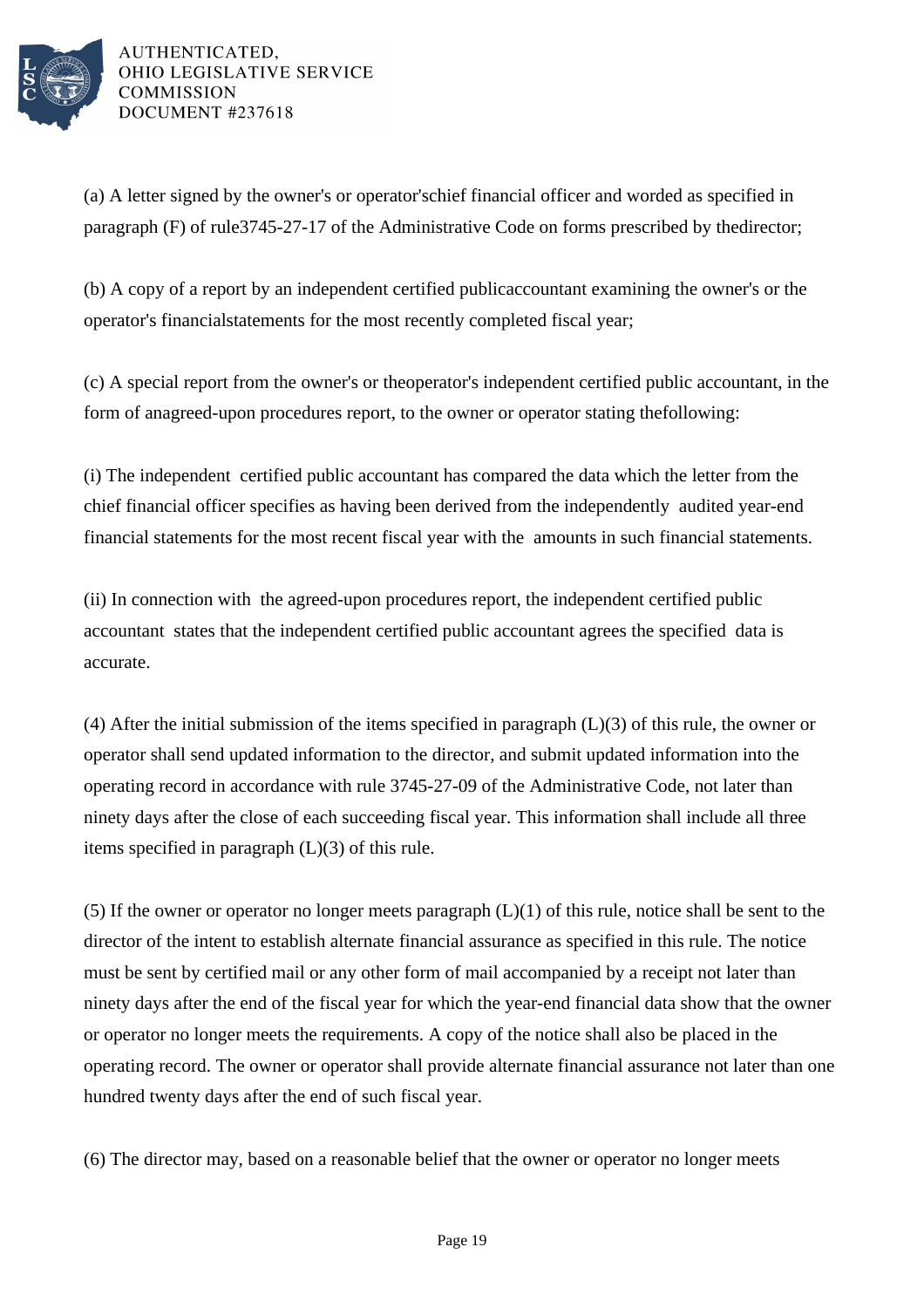

paragraph  $(L)(1)$  of this rule, require reports of financial condition at any time from the owner or operator in addition to those specified in paragraph  $(L)(3)$  of this rule. If the director finds, on the basis of such reports or other information, that the owner or operator no longer meets paragraph  $(L)(1)$  of this rule, the owner or operator shall provide alternate financial assurance as specified in this rule not later than thirty days after notification of such a finding.

(7) The director may disallow use of this test on the basis of qualifications in the opinion expressed by the independent certified public accountant in the independent certified public accountant's report on examination of the owner's or operator's financial statements. An adverse opinion or disclaimer of opinion will be cause for disallowance. The director shall evaluate other qualifications on an individual basis. The owner or operator shall provide alternate financial assurance as specified in this rule not later than thirty days after notification of the disallowance.

(8) During the period of corrective measures, the director may approve in writing a decrease in the current corrective measures cost estimate, if the owner or operator demonstrates, to the satisfaction of the director, that the amount of the corrective measures cost estimate exceeds the cost of the remaining corrective measures activities. Whenever the current corrective measures cost estimate decreases, the amount listed on the chief financial officer's letter may be reduced to the amount of the current corrective measures cost estimate following written approval by the director.

(9) The owner or operator is no longer required to submit the items specified in paragraph  $(L)(3)$  of this rule when either of the following occur:

(a) The owner or operator substitutes alternate financial assurance for corrective measures as specified in this rule.

(b) The director notifies the owner or operator, in accordance with paragraph  $(P)$  of this rule that the owner or operator is no longer required to maintain financial assurance for corrective measures.

(10) The owner or operator may meet this rule by obtaining a written guarantee, hereafter referred to as a corporate guarantee. The guarantor shall be a parent corporation of the owner or operator. The guarantor shall meet the requirements for an owner or operator in paragraphs  $(L)(1)$  to  $(L)(7)$  of this rule and shall comply with the terms of the corporate guarantee. The wording of the corporate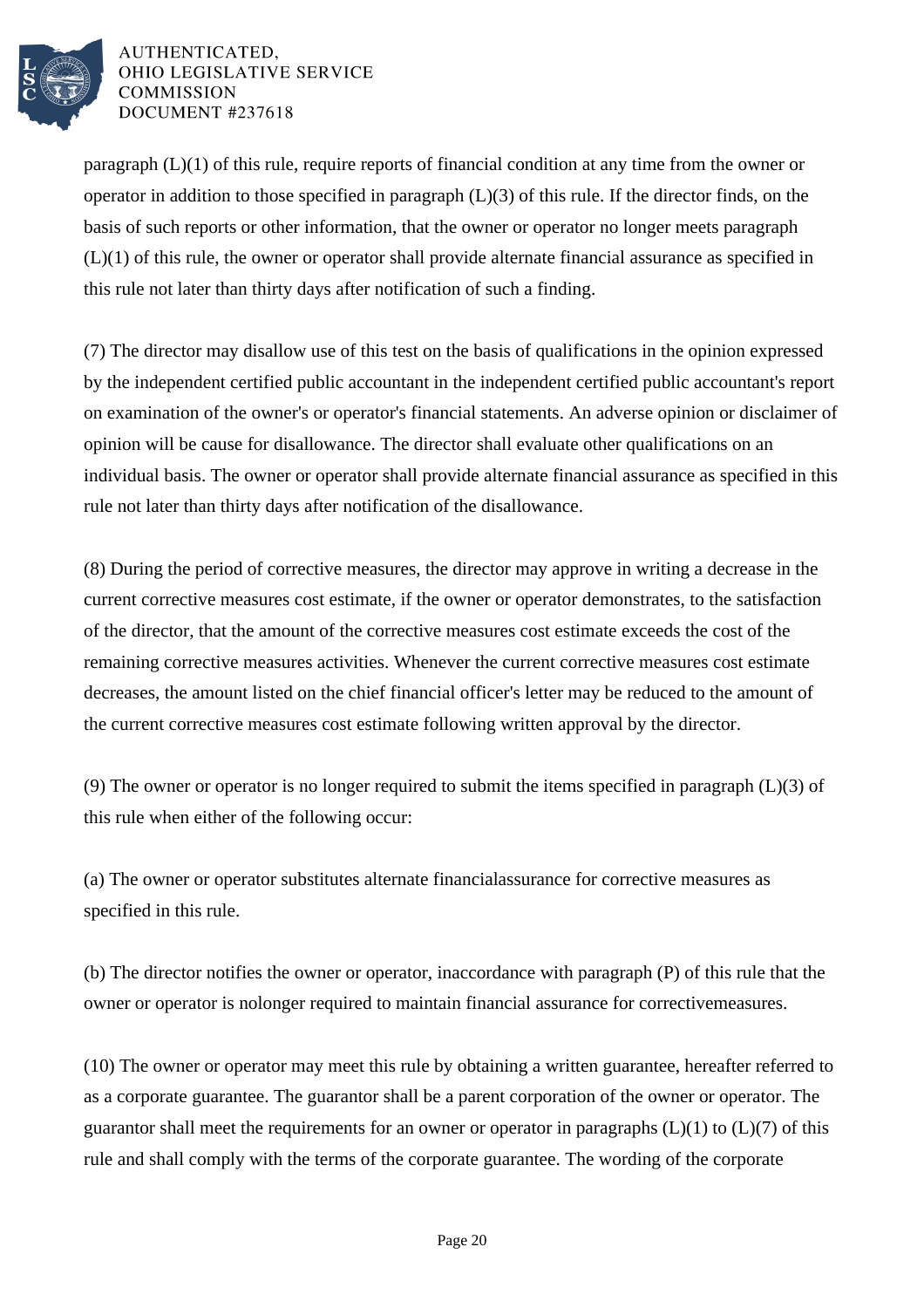

guarantee shall be identical to the wording specified in paragraph  $(G)$  of rule  $3745-27-17$  of the Administrative Code on forms prescribed by the director. The corporate guarantee shall accompany the items sent to the director as specified in paragraph  $(L)(3)$  of this rule. The terms of the corporate guarantee shall provide the following:

(a) The owner or operator shall perform corrective measures of a facility provided for by the corporate guarantee in accordance with the applicable authorizing document, including permit to install or plan approval.

(b) The guarantor shall perform the activities in paragraph  $(L)(10)(a)$  of this rule or shall establish a trust fund in the name of the owner or operator as specified in paragraph  $(G)$  of this rule if the owner or operator fails to performs those activities.

(c) The corporate guarantee shall remain in force unless the guarantor sends notice of cancellation by certified mail or any other form of mail accompanied by a receipt to the owner or operator and to the director. Cancellation may not occur, however, during the one hundred twenty day period beginning on the first day that both the owner or operator and the director have received notice of cancellation, as evidenced by the return receipts.

(d) If the owner or operator fails to provide alternate financial assurance as specified in this rule, and fails to obtain the written approval of such alternate financial assurance from the director not later than ninety days after both the owner or operator and the director have received notice of cancellation of the corporate guarantee from the guarantor, the guarantor shall provide such alternate financial assurance in the name of the owner or operator.

(M) Local government financial test for corrective measures.

(1) For the purposes of this rule, local government means a subdivision of the state of Ohio including but not limited to a municipal corporation, a county, a township, a single or joint county solid waste management district, or a solid waste management authority.

(2) A local government may satisfy this rule by demonstrating that the local government passes a financial test as specified in this paragraph. This test consists of a financial component, a public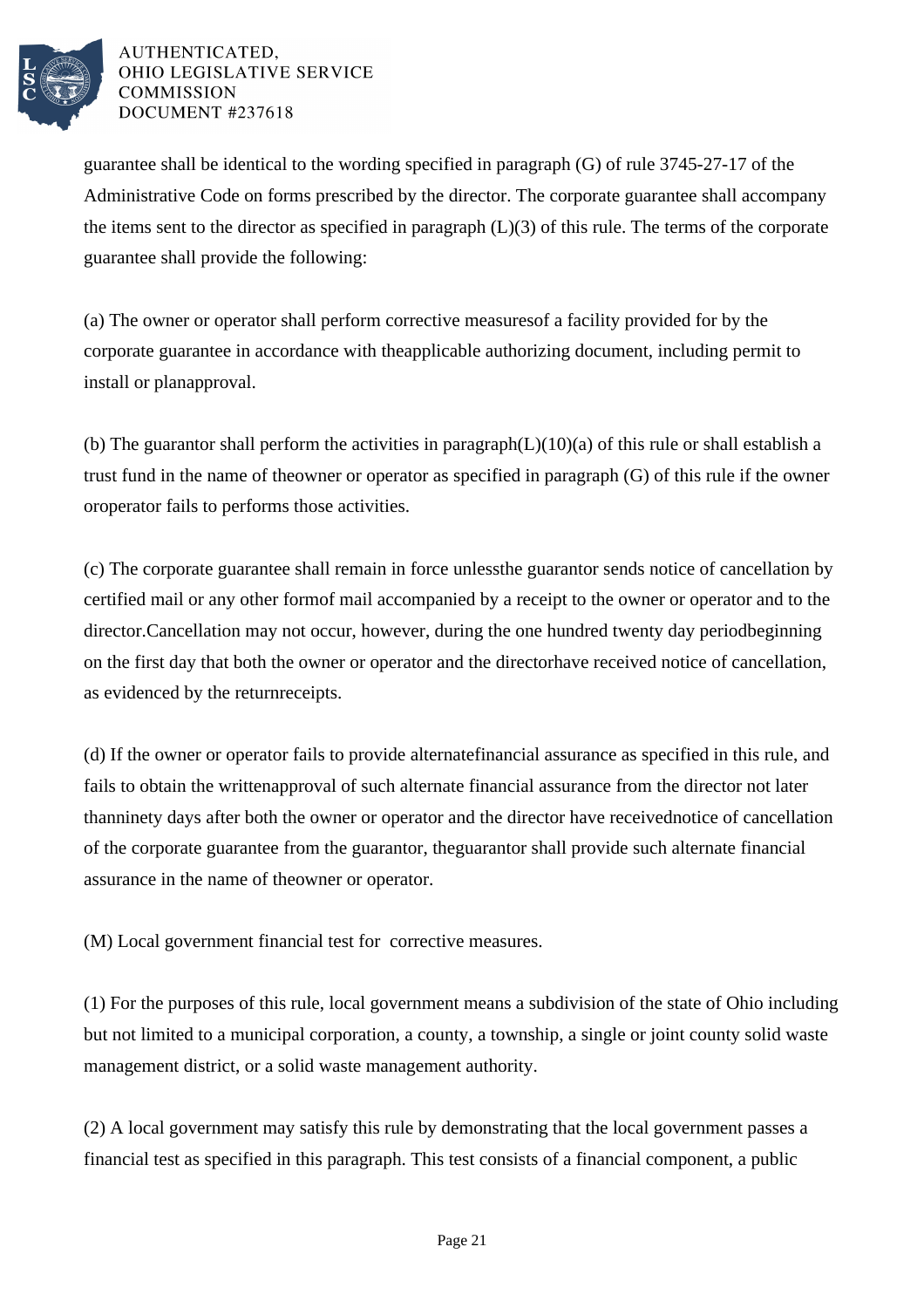

notice component, and a record-keeping and reporting component. In order to satisfy the financial component of the test, a local government shall meet the following criteria:

(a) A local government's financial statements shall be prepared in accordance with "Generally Accepted Accounting Principles" for local governments.

(b) A local government shall not have operated at a deficit equal to five per cent or more of total annual revenue in either of the past two fiscal years.

(c) A local government shall not currently be in default on any outstanding general obligation bonds.

(d) A local government shall not have any outstanding general obligation bonds rated lower than BBB as issued by "Standard and Poor's" or Baa as issued by "Moody's." Local governments using bonds that are secured by collateral or a guarantee shall meet the minimum rating without that security.

(3) In addition to satisfy the financial component of the test, a local government shall meet either of the following criteria:

(a) The local government shall have the following:

(i) A ratio of cash plus marketable securities to total expenditures greater than or equal to  $0.05$ .

 $(iii)$  A ratio of annual debt service to total expenditures less than or equal to 0.20.

(iii) A ratio of long term debt issued and outstanding to capital expenditures less than or equal to 2.00.

(iv) A ratio of the current cost estimates for final closure, post-closure care, corrective measures, scrap tire transporter final closure, and any other obligations assured by a financial test, to total revenue less than or equal to  $0.43$ .

(b) The local government shall have the following: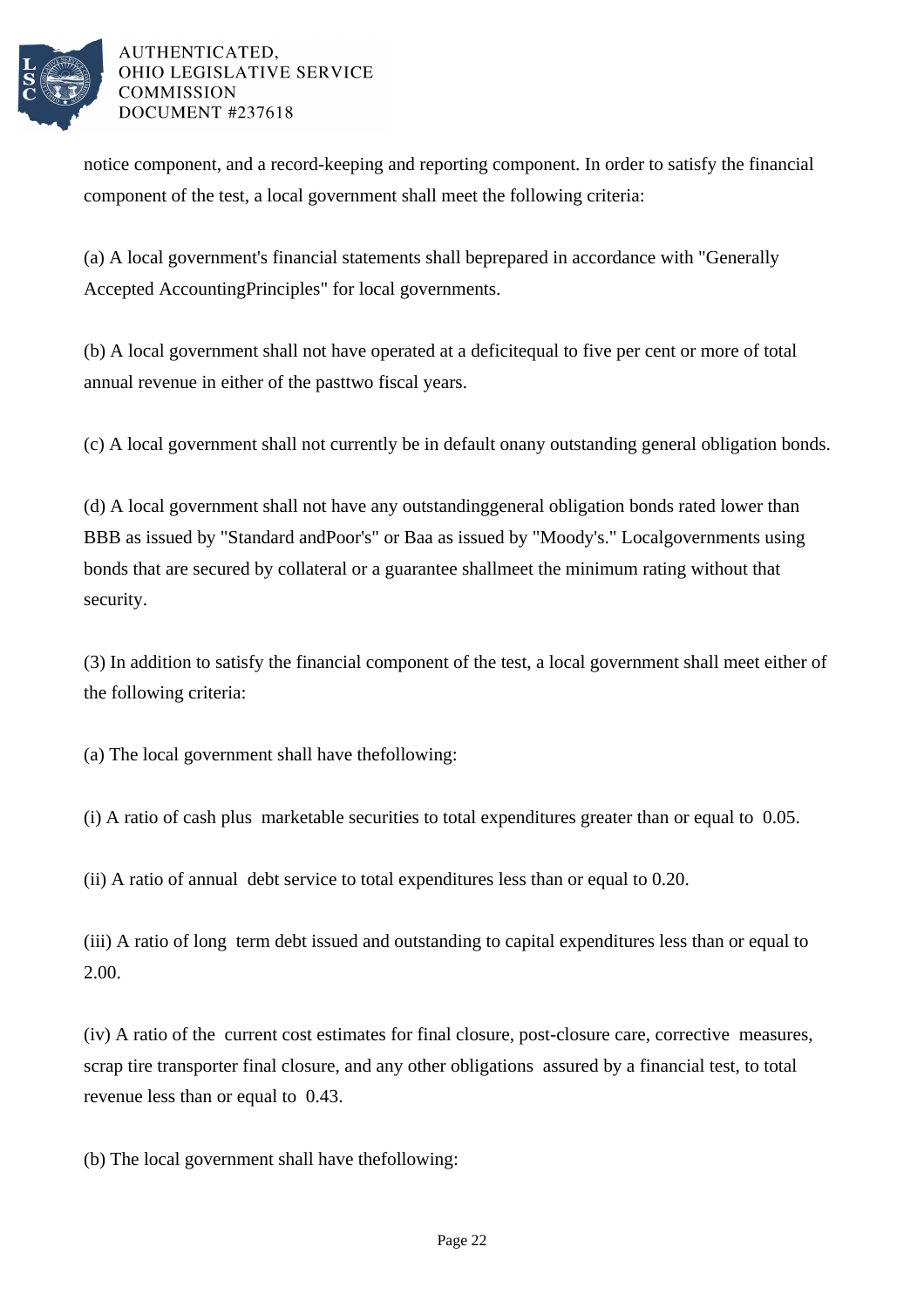

(i) Outstanding general obligation bonds for which the local government, as the issuing entity, has not received a current rating of less than BBB as issued by "Standard and Poor's" or Baa as issued by "Moody's". Local governments using bonds that are secured by collateral or a guarantee must meet the minimum rating without that security.

(ii) A ratio of the current cost estimates for final closure, post-closure care, corrective measures, scrap tire transporter final closure, and any other obligations assured by a financial test, to total revenue less than or equal to  $0.43$ .

(4) In order to satisfy the public notice component of the test, a local government shall in each year that the test is used, identify the current cost estimates in either its budget or its comprehensive annual financial report. The facility covered, the categories of expenditures, including final closure, post-closure care, corrective measures, scrap tire transporter final closure, the corresponding cost estimate for each expenditure, and the anticipated year of the required activity must be recorded. If the financial assurance obligation is to be included in the budget, it should either be listed as an approved budgeted line item, if the obligation will arise during the budget period, or in an appropriate supplementary data section, if the obligation will not arise during the budget period. If the information is to be included in the comprehensive annual financial report, it is to be included in the financial section as a footnote to the annual financial statements.

(5) To demonstrate that a local government meets the requirements of this test, the following three items must be submitted to the director, and into the operating record in accordance with rule 3745-27-09 of the Administrative Code:

(a) A letter signed by the local government's chief financial officer and worded as specified in paragraph (H) of rule 3745-27-17 of the Administrative Code on forms prescribed by the director as follows:

(i) Lists all the current cost estimates covered by a financial test.

(ii) Certifies that the local government meets the conditions of paragraph  $(M)(1)$  of this rule.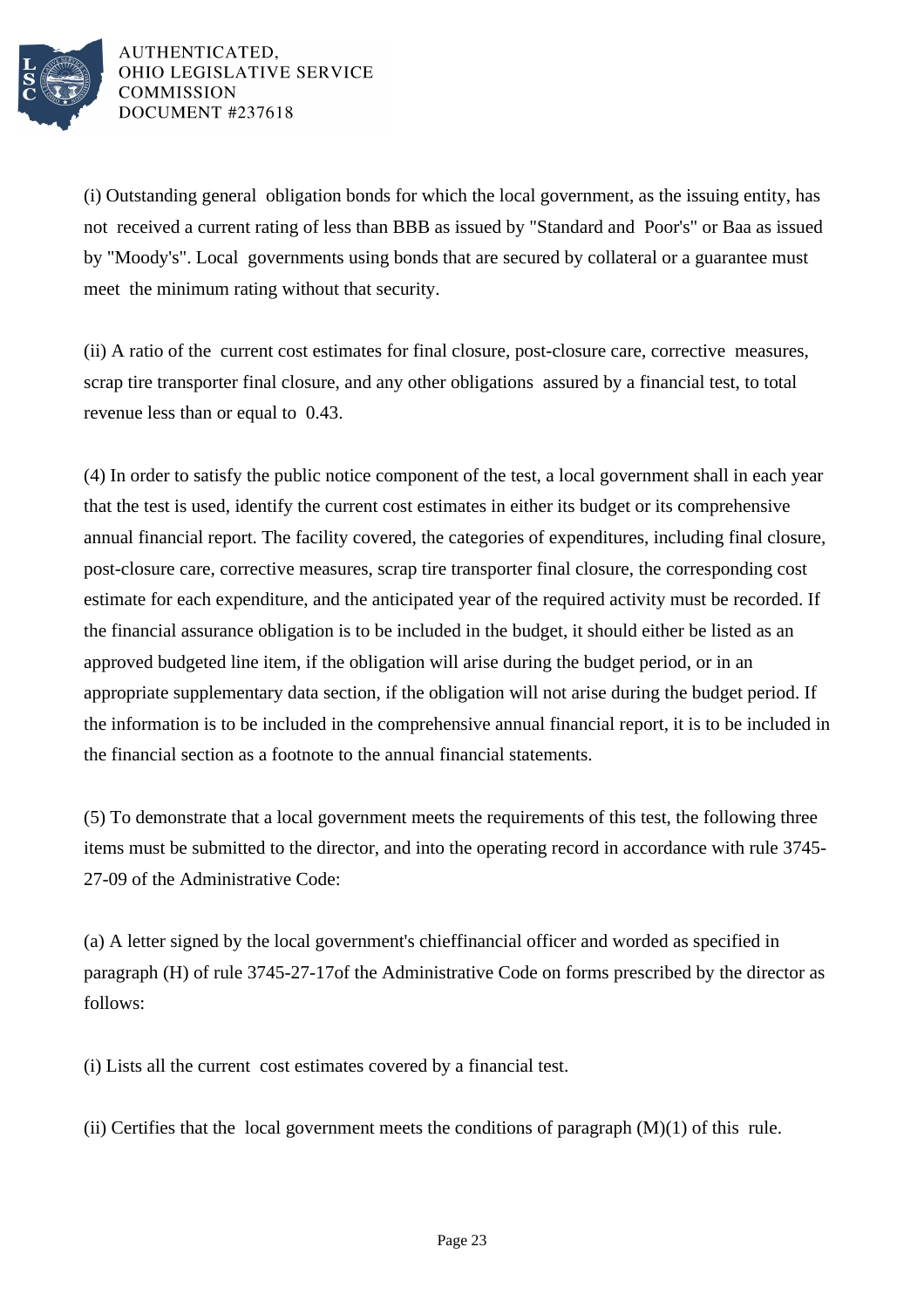

(iii) Provides evidence and certifies that the local government meets the conditions of either paragraph  $(M)(2)(a)$  or  $(M)(2)(b)$  of this rule.

(b) A copy of the local government's independently audited year-end financial statements for the latest fiscal year, including the unqualified opinion of the auditor. The auditor must be an independent, certified public accountant or auditor of state.

(c) A special report from the independent certified public accountant or auditor of state, in the form of an agreed-upon procedures report, to the local government stating the following:

(i) The independent certified public accountant or auditor of state has compared the data which the letter from the chief financial officer specifies as having been derived from the independently audited year-end financial statements for the most recent fiscal year with the amounts in such financial statements.

(ii) In connection with the agreed-upon procedures report, the independent certified public account or auditor of the state states that the independent certified public account or auditor of the state agrees the specified data is accurate.

(6) After the initial submission of the items specified in this rule, a local government shall send updated information to the director on forms prescribed by the director, and submit updated information into the operating record in accordance with rule 3745-27-09 of the Administrative Code, not later than one hundred eighty days after the close of each succeeding fiscal year. This information shall include all items specified in this rule.

(7) If a local government no longer meets this rule, notice shall be sent to the director of the intent to establish alternate financial assurance as specified in this rule. The notice shall be sent by certified mail or any other form of mail accompanied by a receipt not later than one hundred fifty days after the end of the fiscal year for which the year-end financial data show that the local government no longer meets the requirements. A copy of the notice shall also be placed in the operating record. The local government shall provide alternate financial assurance not later than one hundred eighty days after the end of such fiscal year.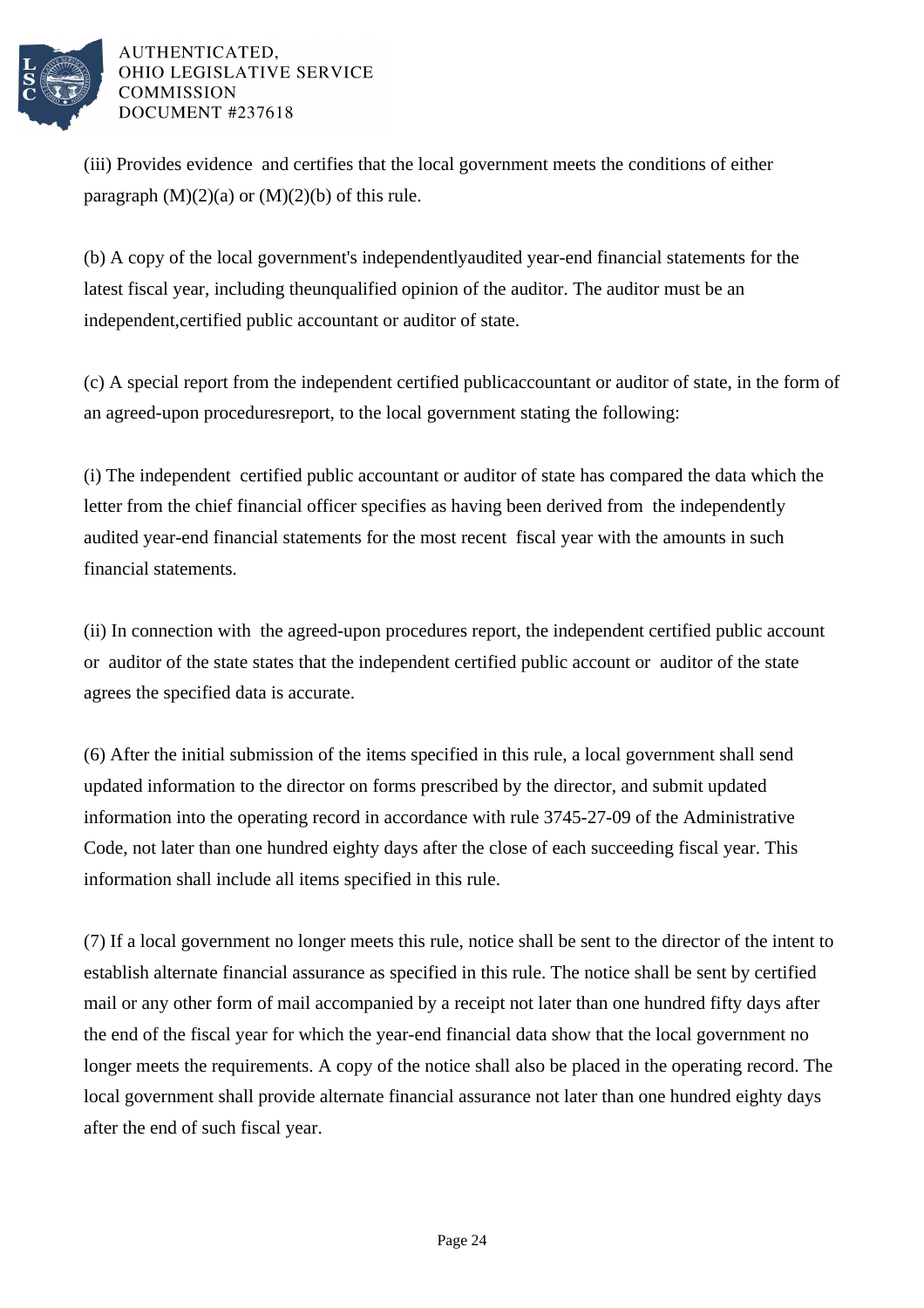

(8) The director may, based on a reasonable belief that the local government no longer meets this rule, require reports of financial condition at any time from the local government in addition to those specified in this rule. If the director finds, on the basis of such reports or other information, that the local government no longer meets the requirements of this rule, the local government shall provide alternate financial assurance as specified in this rule not later than thirty days after notification of such a finding.

(9) The director may disallow use of this test on the basis of qualifications in the opinion expressed by the independent certified public accountant or auditor of state in the report on examination of the local government's financial statements. An adverse opinion or disclaimer of opinion will be cause for disallowance. The director shall evaluate other qualifications on an individual basis. The local government shall provide alternate financial assurance as specified in this rule not later than thirty days after notification of the disallowance.

 $(10)$  The local government is no longer required to submit the items specified in this rule when one of the following occur:

(a) The local government substitutes alternate financial assurance for corrective measures as specified in this rule.

(b) The director notifies the local government, in accordance with paragraph (P) of this rule, that the local government is no longer required to maintain financial assurance for corrective measures of the facility.

(N) Use of multiple financial assurance mechanisms.

The owner or operator may satisfy this rule by establishing more than one financial assurance mechanism for each facility. These mechanisms are limited to a trust fund, surety bond guaranteeing payment into a corrective measures trust fund, letter of credit, insurance, and the local government financial test. The mechanisms shall be as specified in paragraphs  $(G)$ ,  $(H)$ ,  $(J)$ ,  $(K)$ , and  $(M)$ respectively of this rule, except that it is the combination of mechanisms, rather than each single mechanism, which shall provide financial assurance for an amount at least equal to the current corrective measures cost estimate. If an owner or operator uses a trust fund in combination with a